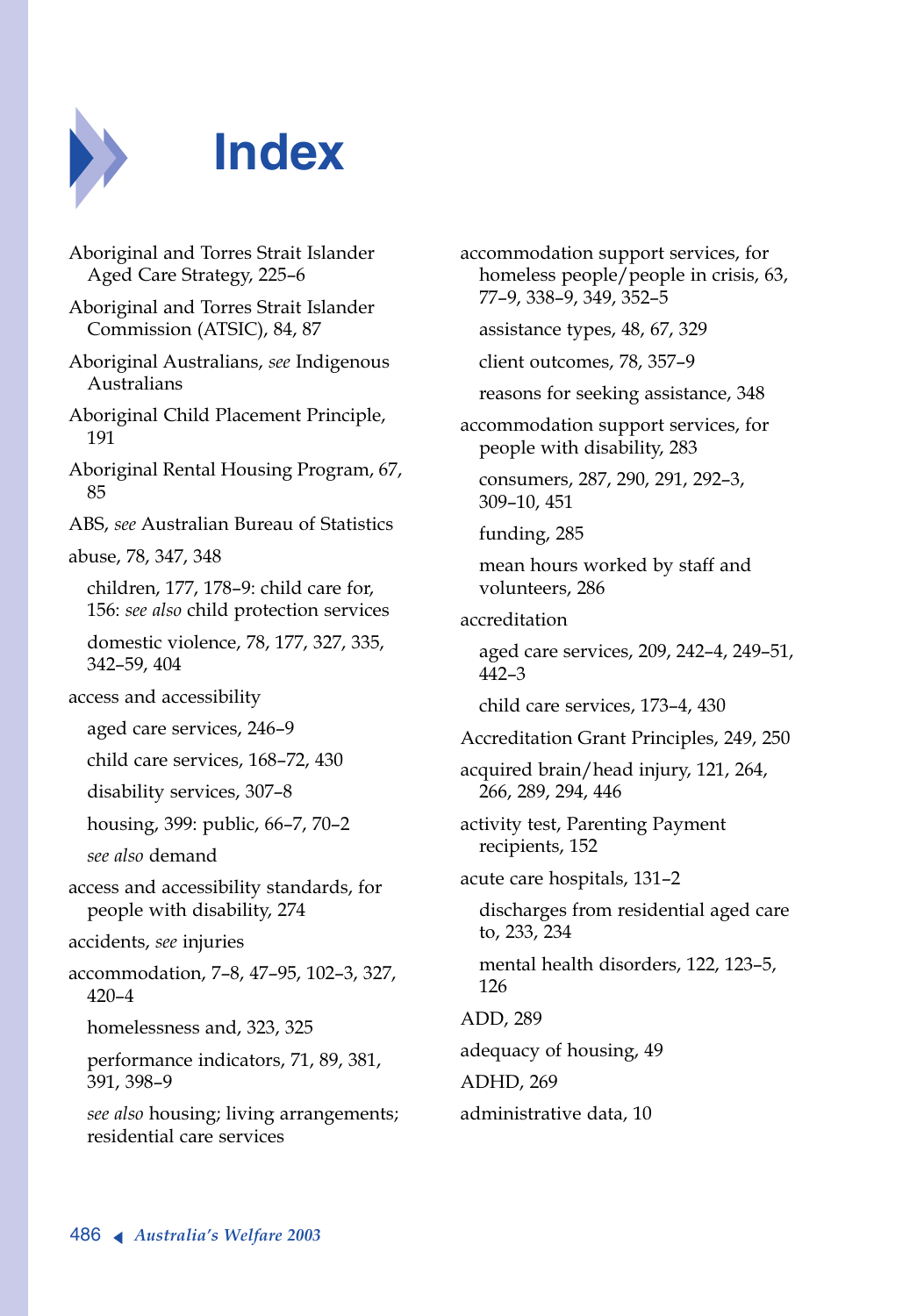Aboriginal and Torres Strait Islander Aged Care Strategy, 310–11 Aboriginal and Torres Strait Islander Commission (ATSIC), 200–1, 204, 339, 398 Aboriginal Australians, *see* Indigenous Australians Aboriginal Child Placement Principle, 261–2, 266 Aboriginal Rental Housing Program, 180, 190–1, 208–9 ABS, *see* Australian Bureau of Statistics abuse, *see* violence and abuse ACATS, *see* aged care assessment access and accessibility aged care services, 295–9, 320–3 child care services, 234, 238–41, 243–4 communication, 42–3 disability standards, 333, 336 housing, 192–4, 200 potable water, 17 public transport, 42 Supported Accommodation Assistance Program, 423–8 *see also* demand; affordability accidents, *see* injuries accommodation, *see* housing and accommodation accreditation, *see* standards accrual accounting, 125 acquired brain/head injury, 290, 342, 344–6, 362, 367, 462 exclusions from SAAP assistance, 424, 427 ACROD, 339 'active ageing', 275, 283

ADD, 362 Adelaide, *see* capital cities adequacy of housing, 163–4, 165, 174, 194 ADHD, 347–8 administration activities, 149, 287 adoptions, 262–6 Adult Disability Assessment Tool, 351 Advisory Committee on Australian and International Disability Data, 340 advocacy and advice to government, 338–9 advocacy/general support services, 416–18 Affordable Housing National Research Consortium, 159 affordability child care, 83–4, 244–7 disability services, 93 motor vehicle use, 42 *see also* fees; housing affordability after school child care, *see* outside school hours care age, 67, 483–5 community housing tenants, 200, 453 community services workers, 143, 144 donators to charities and non-profit organisations, 56 education and training, 30–1, 32 employment, 40, 68–9, 104–5, 286 first home purchases, 169 fruit and vegetables, usual daily intake of, 18 injury and poisoning deaths, 442 life expectancy, 23, 24–5, 71, 108–12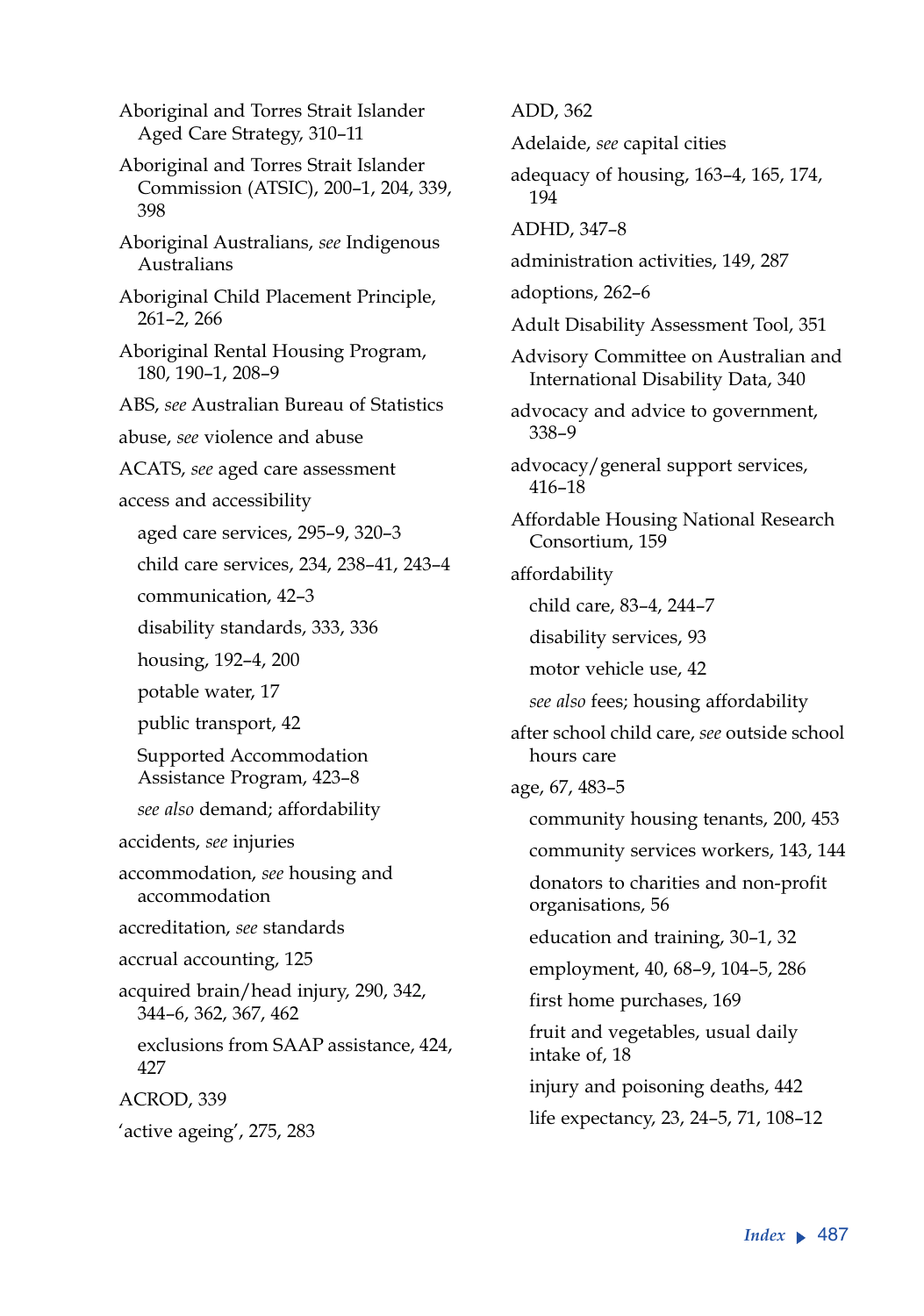marital status, 48, 49, 217–18 obesity rates, 19 parents, 218, 221: carers of adult children, 73 pregnancy: first, 73: mothers at birth, 218 prisoners, 52–3 psychological distress, 25 SAAP clients, 408, 409, 421–2 time use, 45 victims of crime, 27 volunteers, 55–6, 149–51, 153, 444 age discrimination, 282 age of carers, 90–3, 464–5 employment, 104–5 future availability, 107–13 health and wellbeing, 101–2 hours of caring, 100 age of children, 219, 454 in child care, 84–5, 229–32, 237–8, 455 child protection substantiations, 51 youngest, 226–8, 454 age of older people, 67, 280–1, 460–1, 485, 485 living arrangements, 283, 461 pension entitlement, 285 pensioners, 463 age of older people with disability, 289–90, 344, 460, 471–2, 485 care services clients, 300–1, 304, 311–12, 313–15, 320–2, 467, 469–70 carer assistance with core activities, 77–8, 95, 99 with dementia, 291, 292

age of people with disability, 95–6, 346–9, 471–3 in aged care homes, 366 aids and equipment use, 367–8 carer assistance with core activities, 77–8, 95, 98–9 with communication restriction, 378 CSDA-funded service users, 359–60 Disability Support Pension recipients, 286, 352 income support, 335 living arrangements, 92–3 main disabling conditions and activity restrictions, 97, 98, 344 workers compensation claimants, 355 Age Pension, 284, 285, 352, 463 carers receiving, 79 housing assistance clients, 185, 191, 192, 450 age retirement, 281–2 aged care, 65, 74, 276–7, 292–324, 380, 464–70 ageing of population and, 67–8 carers, 77–116, 287–8, 351, 353, 464–5 nurses and nursing, 147, 302 Wife Pension (AP), 351, 353 *see also* older people; residential aged care Aged Care Approvals Round, 308 aged care assessment, 77, 296–8, 307, 312–13, 322 expenditure, 317–18 *Aged Care Assessment Program Data Dictionary*, 298 Aged Care Standards and Accreditation Agency, 323–4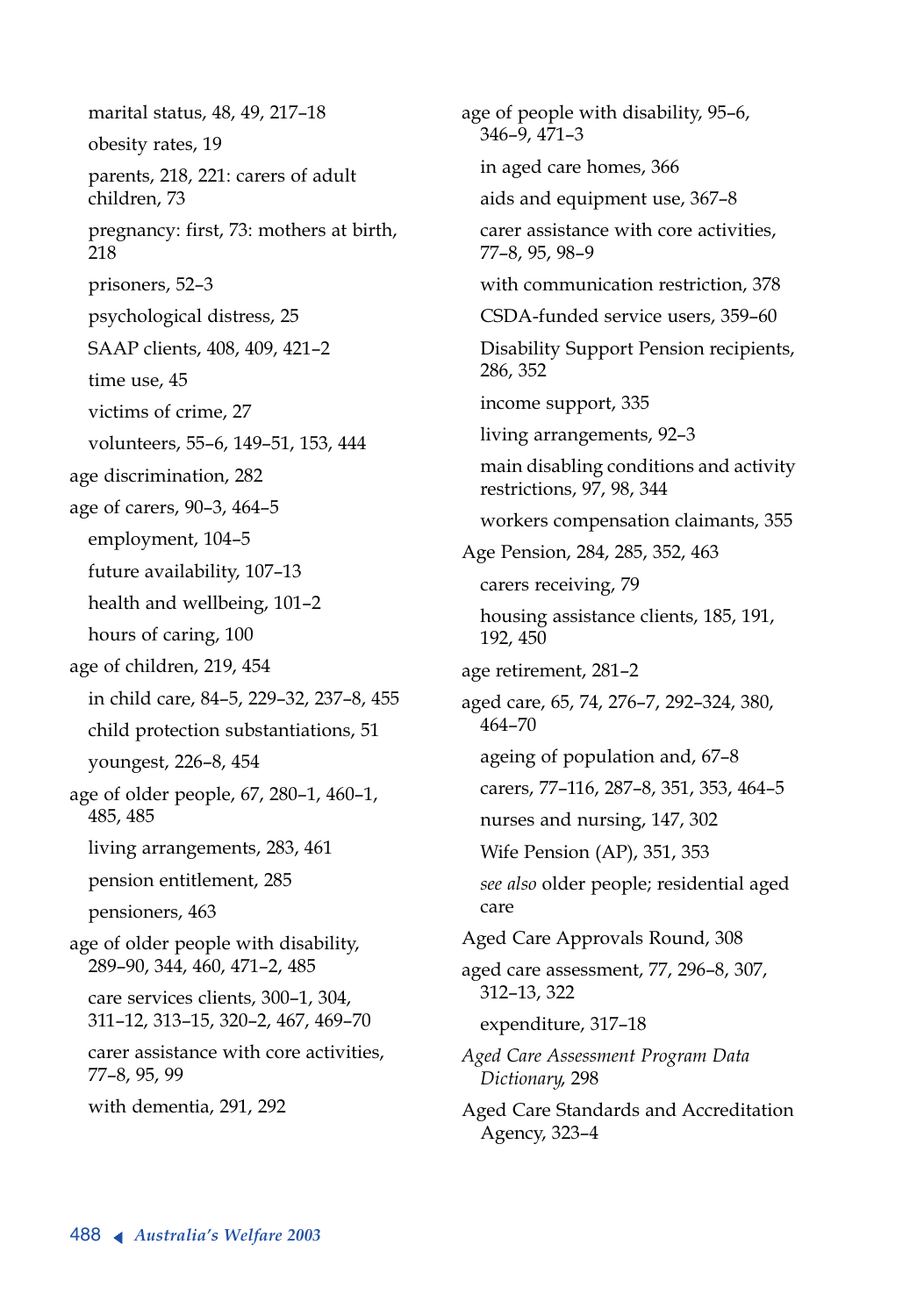aged or disabled care workers, 143, 144, 146, 148 ageing, 2–3, 67–8, 275–6, 279–92 of carers, 379–80 housing profile and, 166 Agreement on National Indigenous Housing Information, 4, 7, 205–6 aids and equipment, 302, 367–8, 374–5 air quality, 16–17 alcohol abuse, *see* substance abuse allied health services, 302, 306 apparent retention rates, Year 12, 31 armed forces, confidence in, 54 Army Community Assistance Program, 201 arthritis, 290, 291, 462 arts, crafts, games and hobbies, time spent on, 44 assault, *see* violence and abuse assessment disability, 351, 371 for SAAP services, 434 *see also* aged care assessment ATSIC, 200–1, 204, 339, 398 ATSIC-Army Community Assistance Program, 201 attendant care, *see* personal care Attention Deficit Hyperactivity Disorder, 347–8 audio-visual media, time spent on, 44 Australasian Juvenile Justice Administrators, 268 Australian Building Codes Board, 336 Australian Bureau of Statistics (ABS), 3, 4, 5, 6, 268, 341

Child Care Survey, 225 Australian Capital Territory, *see* states and territories Australian Capital Territory Council of Social Service, 435 Australian Council of Social Science, 339 Australian Domestic and Family Violence Clearinghouse, 431 Australian Federation of Disability Organisations, 339 Australian government, confidence in, 54 Australian Government Budget 2003–04,  $\mathcal{D}$ Australian Government Taskforce on Child Development, Health and Wellbeing, 2 Australian Health Ethics Committee, 334–5 Australian Health Ministers' Advisory Council, 340 Australian Housing and Urban Research Institute, 160–2 Australian ICF User Guide, 6, 340 Australian Institute of Criminology, 268 Australian Law Reform Commission, 334–5 Australian Research Alliance on Children and Youth, 2 Australian Spinal Cord Injury Register, 350 Australian Taxation Office, 221 autism, 362 autonomy and participation, 11–14, 30–46 *see also* participation

babies, *see* births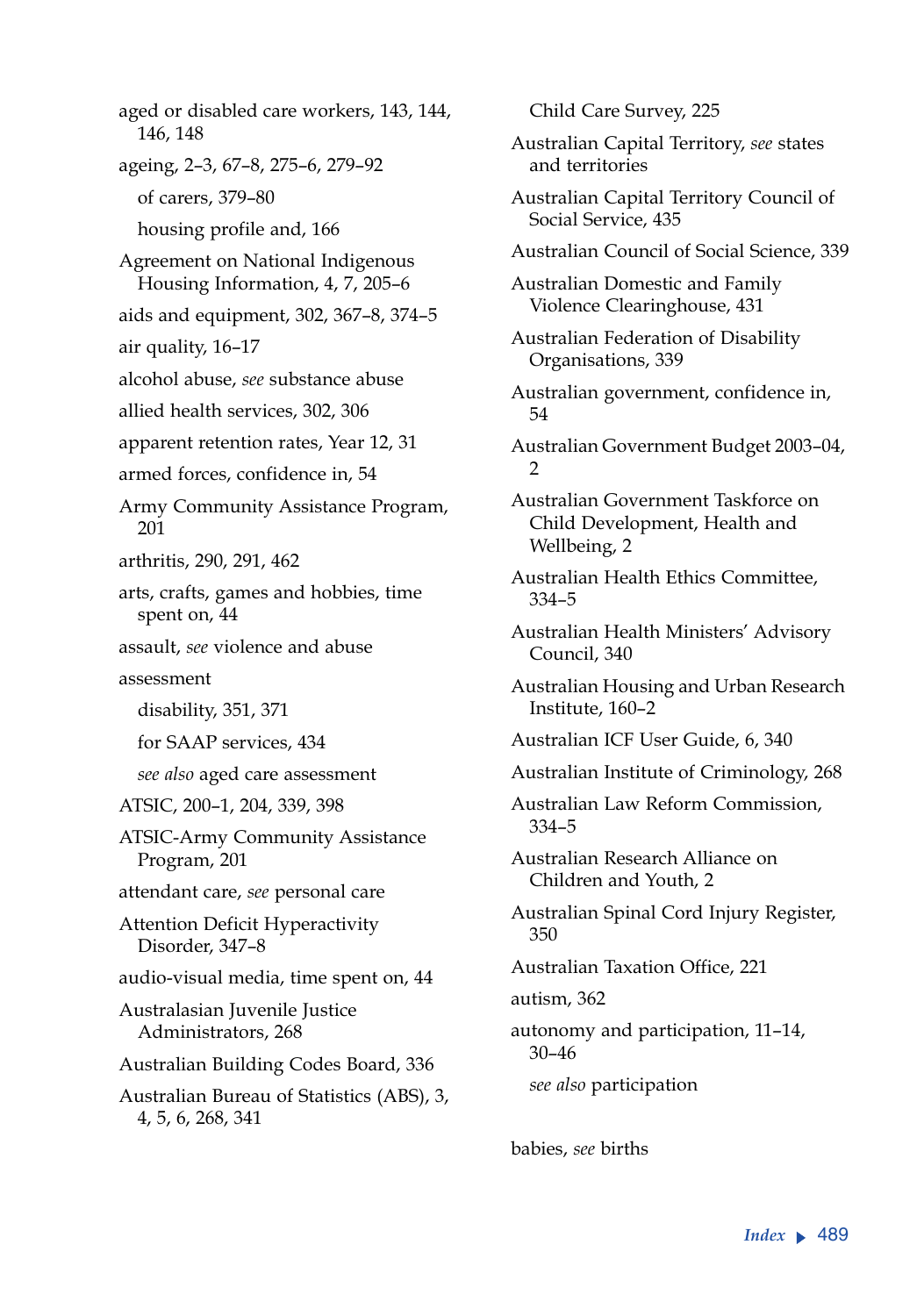Baby Bonus, 222, 223 bedrooms, 174 before/after school child care, *see* outside school hours care behavioural disorders, 423, 424, 425, 427, 428 age care services clients, 312, 468 best possible care, reason for taking on carer role, 93 birth, country of, *see* culturally diverse backgrounds, people from births, 72–3, 218–19 family assistance payments, 222, 223, 224 infant deaths per, 24 perinatal conditions, 350 birthweight, 350 blended or step families, 219, 253, 265 boarding house residents, 22, 391, 392, 394, 410, 411 body weight, 18–19, 350 bond loans, 187 boys *see* children; sex (of population) brain injury, *see* acquired brain/head injury break-ins and attempted break-ins, 26, 27 Brisbane, *see* capital cities Brisbane City Council, 400 Brisbane Housing Company, 197 brothers/sisters, as child carers, 83–7, 231 Budget 2003–04, 2 Building Access Policy Committee, 336 Building Ageing Research Capacity, 282 bus travel, 42

CACP, *see* Community Aged Care Packages program Canberra, *see* capital cities; states and territories cancer, 291, 369 CAP, 180, 183, 201–2 capital cities air quality, 16–17 employment, 40: in community services occupations, 148 homeless people, 397–400 housing, 166, 171, 173, 176, 204 motor vehicle use, Sydney, 42 safety, 26 capital gains tax, 205 caravan residents, 394 cardiovascular disease, 291 care and protection orders, 256–8, 261, 458 Carelink Centres, 295, 316–18 Carer Allowance, 79, 81, 351, 352, 353, 465 expenditure, 316–19 older carer recipients, 287–8, 465 Carer Payment, 79, 287, 351, 352, 353, 464, 465 Commonwealth Rent Assistance recipients, 450 older carer recipients, 287, 464, 465 public housing tenant recipients, 192 Carer Resource Centres, 307 Carer Respite Centres, 80, 307

business, *see* companies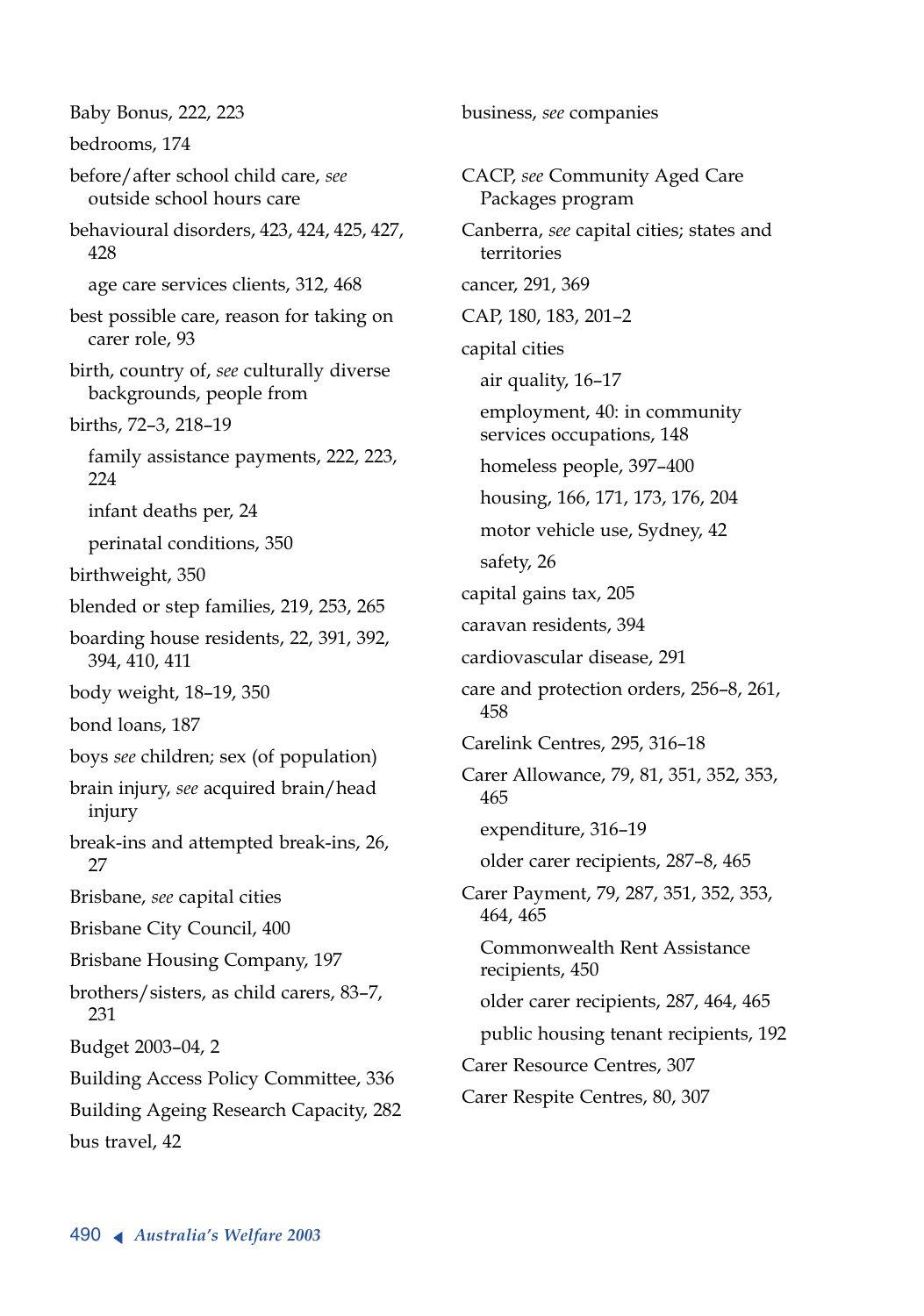carers, 79–113, 295, 351, 352, 353, 373, 464–5 parents of adult children, 73 public renters, 192 older people, 287–8, 464–5 *see also* child care; respite care Carer's Pension, 79 cars, *see* motor vehicles case management and planning, 302 cash and accrual accounting, 125 casual community services workers, 145 CDEP, 41 CDMA network, 43 Census of Population and Housing 1996, 22, 392, 394–6, 443 2001, 208–9 2006, 5 censuses, 225, 298–9 centre-based respite care, for people with a disability, 380 centre day care, 302, 306 Centre for Development Disability Studies, 368 Centrelink, 79, 80, 221, 370 Commonwealth Rent Assistance clients, 184–5 disability job seeker referrals, 371 Family Tax Benefit payments, 223 homeless or at risk young people, 430, 431 older customers supporting children, 82 public housing clients, 191–2 cerebral palsy, 341 cervical cancer screening, 369

charges, *see* affordability; fees charitable organisations, *see* nongovernment community services organisations child and youth services workers, 143, 144, 145, 146, 147, 148 child care, 65, 225–50, 455–8 informal, 81–7, 139, 153, 154, 228–32, 455 workers, 144, 145, 146, 147, 241–2: qualifications, 249–50, 458 Child Care Advisory Council report, 238, 239, 242 Childcare Assistance, 242, 245 Child Care Benefit, 221–3, 233, 242 child care affordability and, 245–7 Child Care Census, 225 Childcare Rebate, 242, 245 Child Care Reference Group, 239 Child Care Support Broadband, 233, 234, 238, 239 Child Care Survey, 225 Child Disability Assessment Tool, 351 child poverty, 36 child protection (child abuse and neglect), 51, 216, 250–62, 458–9 child care, for children at risk of abuse or neglect, 234, 238, 240 data and data developments, 2, 4, 252, 253–4, 267–8 informal substitute care, 81–2 childlessness, 73 children, 2, 219–20, 454 adopted, 262–6 carers, 83–7, 89–94, 101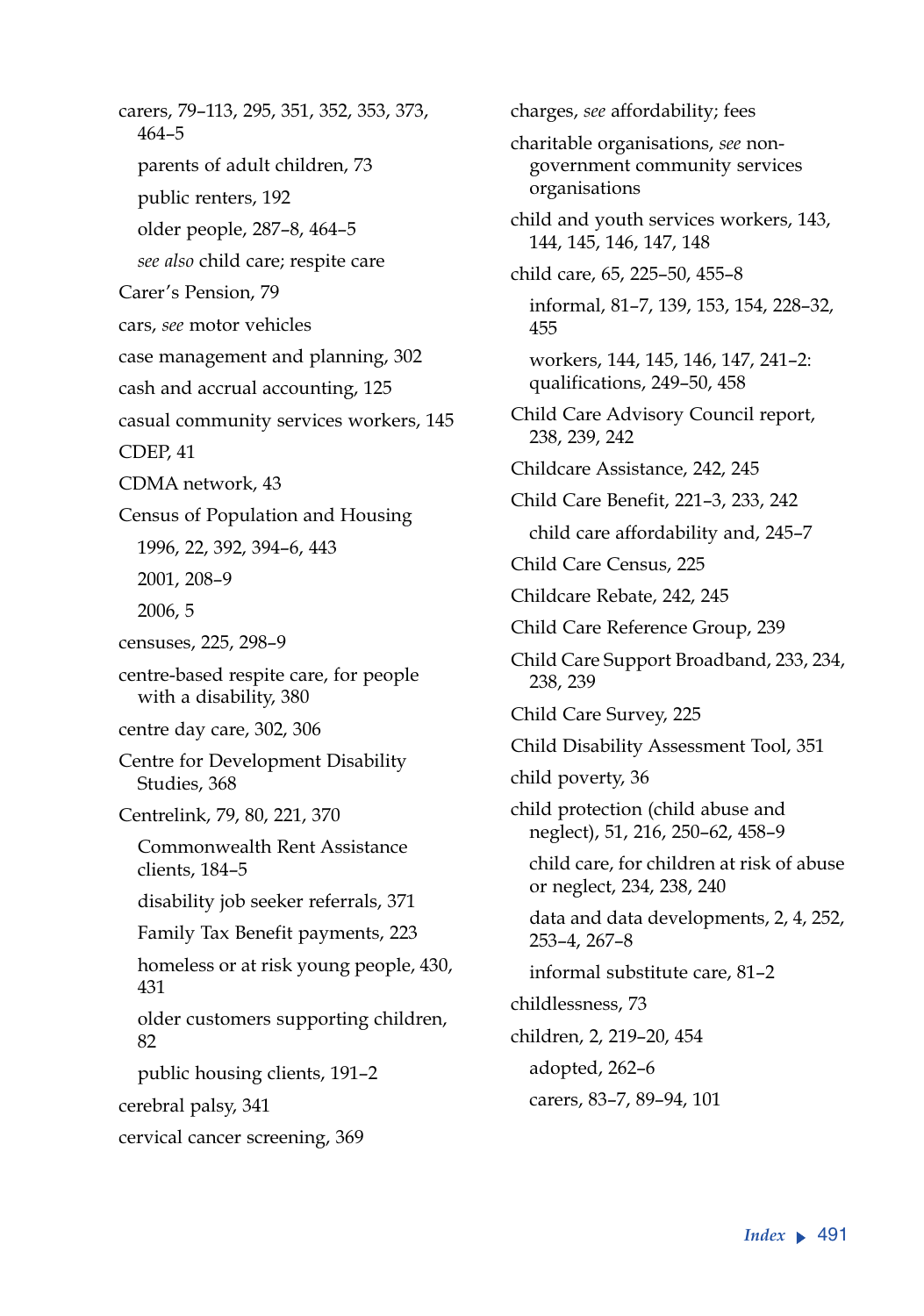carers of, 81–7, 139, 153, 154, 228–32, 455 in child care, 228–32, 236–41, 243–4, 455, 457 in child protection system, 254–62, 458–9 disability prevalence, 347–8 family assistance paid for, 224 infant mortality, 24, 350 in low-income families, 35–6 in need of protection, 252–3 with SAAP clients, 406, 421, 424 *see also* age of children; couple families; parents; young people children with disability, 347–8 carers of, 73, 89–94, 351, 353 child care, 234, 238, 240 education and training, 369, 370 hearing services clients, 367 perinatal conditions, 350 children's and family services, 215–74, 454–9 expenditure on, 128, 132, 133, 136–7, 224, 242–3, 445 Children's Services Data Working Group, 266–7 chronic pain, 97, 349 church activities, 283 circulatory diseases, 290, 291, 349, 462 cities, *see* capital cities civic engagement, 57 civic trust, 54 classifications, 5, 6, 331–3, 340–1 clerical work, 287 client fees, *see* fees

co-residency, *see* living arrangements COAG, 3, 216 code division multiple access (CDMA) network, 43 committee work, 149, 287 Commonwealth Carelink Centres, 295, 316–18 Commonwealth Carer Resource Centres, 307 Commonwealth Carer Respite Centres, 80, 307 Commonwealth Child Care Advisory Council report, 238, 239, 242 Commonwealth Child Care Census, 225 Commonwealth Child Care Support program, 233 Commonwealth concession cards, 354 Commonwealth Disability Strategy, 333 Commonwealth expenditure, *see* expenditure Commonwealth government, confidence in, 54 Commonwealth Inquiry into First Home Ownership, 173–4 Commonwealth Ombudsman, family assistance complaints made to, 223 Commonwealth Rent Assistance (CRA), 178, 180–2, 183–6, 447, 449–51 housing affordability and, 159, 186, 451 value of assistance, 179 Commonwealth/State Disability Agreement (CSDA), 74, 337–8, 356–65, 473–4 unmet need funding, 379–81 Commonwealth–State Housing Agreement (CSHA), 160–2, 180–3, 187–200, 447, 452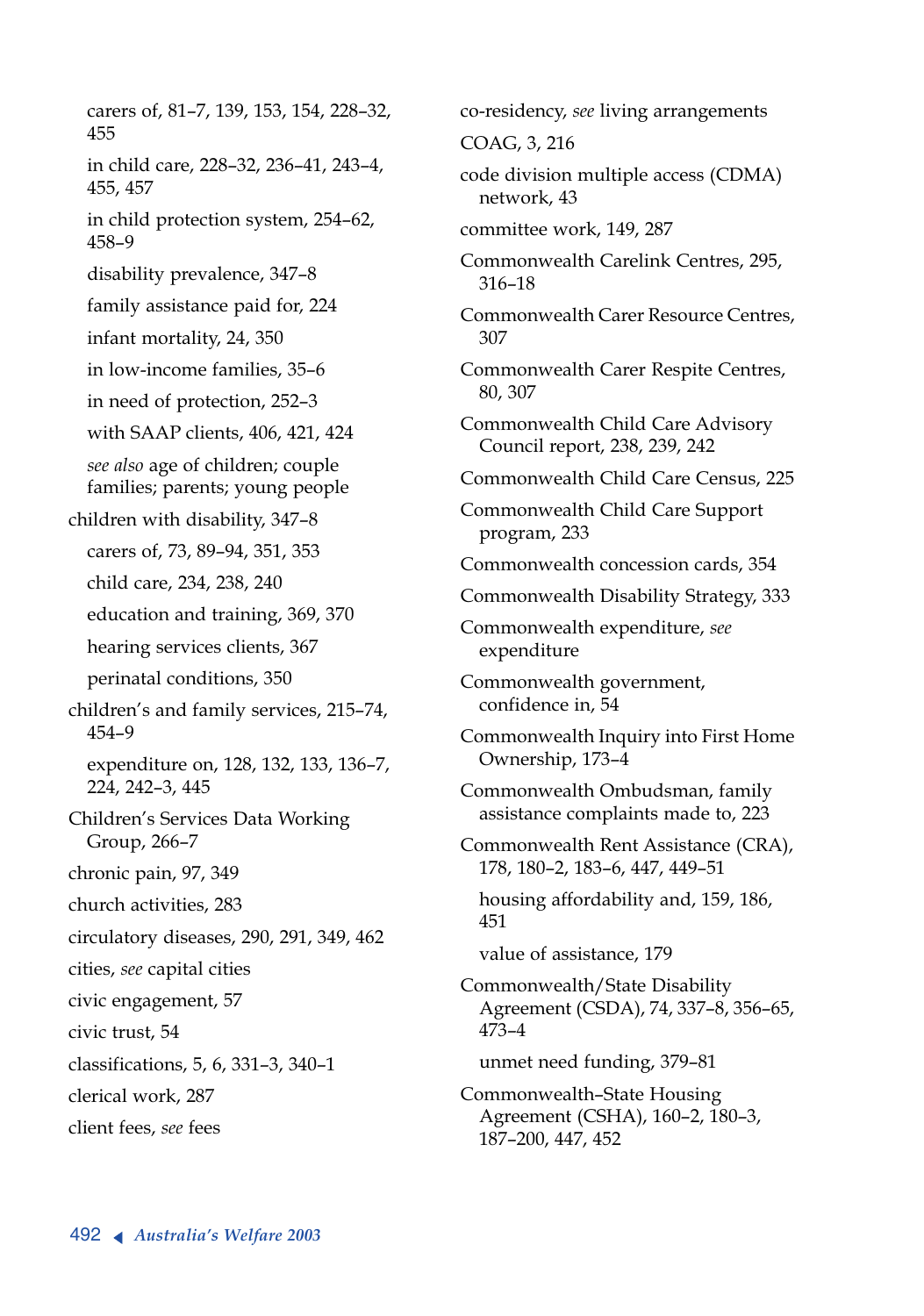home purchase assistance, 203–4

housing affordability and, 159

communication, 42–3

communication restriction, 78, 312, 375–8, 468

aids and equipment, use of, 367–8

carer assistance, 94–5, 373

*see also* sensory/speech disability

community access services, 356–60, 363, 381, 473–4

Community Aged Care Packages (CACP) program, 74, 295, 303–5, 311–12, 313–15, 467, 469–70

approval and allocation of places, 308, 320–2

census, 298

expenditure, 316–19

flexible aged care services, 310

community-based aged care, 276–7, 298–307, 311–23, 467, 469–70

assessments, 296, 297

Safe at Home Initiative, 278

younger people using, 366

community-based child care, 235–6, 238, 241, 246–7, 456–8

Community Development Employment Program (CDEP), 41

community/district/domiciliary nursing, 147

community engagement, 55–7

*see also* volunteers and voluntary/ unpaid work

community housing, 182, 196–202, 208, 452

affordability, 159–60

Independent Living Units, 183

Indigenous Australians, 20–1, 167–8, 180, 182, 200–1, 453 people with disability, 372 *see also* Commonwealth–State Housing Agreement Community Housing and Infrastructure Program, 200–1 Community Housing Program, 180, 198–200 *Community Services Data Dictionary*, 5 Community Services Ministers' Advisory Council (CSMAC), 2, 3, 4, 268, 282 community services organisations, *see* non-government community services organisations community services workforce, *see* employment in welfare services community support services, 356–60, 363, 473–4 companies child care businesses, 235 confidence in, 54 philanthropy by, 57 concession cards, 354 congenital malformations, 350 continence, 297, 298, 299, 352 *see also* personal care Continence Aids Assistance Scheme, 299, 352 contusions, 355 co-residency, *see* living arrangements corporations, *see* companies

costs of services, *see* affordability; expenditure; fees

Council of Australian Governments (COAG), 3, 216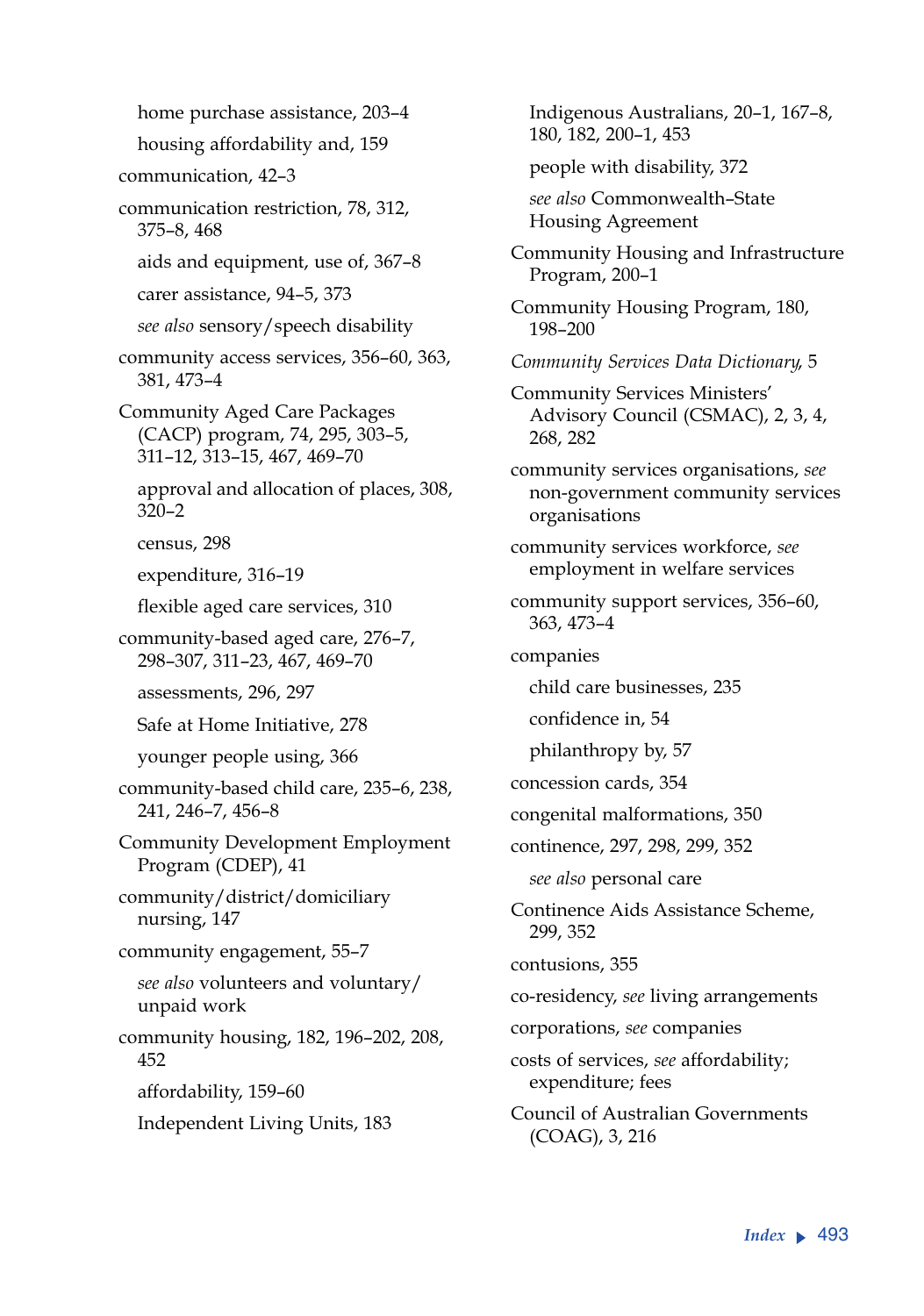Council on the Ageing, 82 counselling services, 146, 149 CSHA home purchase assistance, 203 Home and Community Care clients, 302 homeless people, 417–18, 433 country of birth, *see* culturally diverse backgrounds, people from couple families/households, 48, 49, 167, 219, 443 child care, 226, 247 employment, 220, 226, 454 finance, 37 housing assistance, 184, 190, 449, 452 housing tenure, 20, 168 SAAP clients, 413, 417–18 older people, 283, 461 CRA, *see* Commonwealth Rent Assistance crafts, arts, games and hobbies, time spent on, 44 crime and justice, 26–7, 268–9, 430 barrier to SAAP services, 424, 427 community services occupations, 146 confidence levels, 54 prisoners, 52–3 *see also* violence and abuse Crisis Accommodation Program, 180, 183, 201–2 CRS Australia, 366–7 CSDA, *see* Commonwealth/State Disability Agreement CSHA, *see* Commonwealth–State Housing Agreement

culturally diverse backgrounds, people from adopted children, 265–6 aged care service users, 313–14, 469 child care, 234, 238, 240, 241 education and training, 30–1, 33 SAAP clients, 408–10, 421, 422 *see also* Indigenous Australians Darwin, *see* capital cities data and data developments, 2–64 adoptions, 263 aged care, 298–9 child care and preschool services, 225–6, 266–7 child protection, 2, 4, 252, 253–4, 267–8 children, 2, 215, 216 disability and disability services, 5, 6, 331–3, 338, 340–1 homelessness, 390–400, 412, 428–9, 431 housing assistance, 4, 6-7, 205-9 informal care, definition of, 66–7 *see also* minimum data sets data linkages, 8–9 day care, 302, 306 *see also* family day care Day Therapy Centre program, 298, 305–6, 317–18 de facto marriages, 48, 49 deafblind, 362 *see also* ear diseases and hearing; eye diseases deaths, 23–4, 349 aged care residents, 310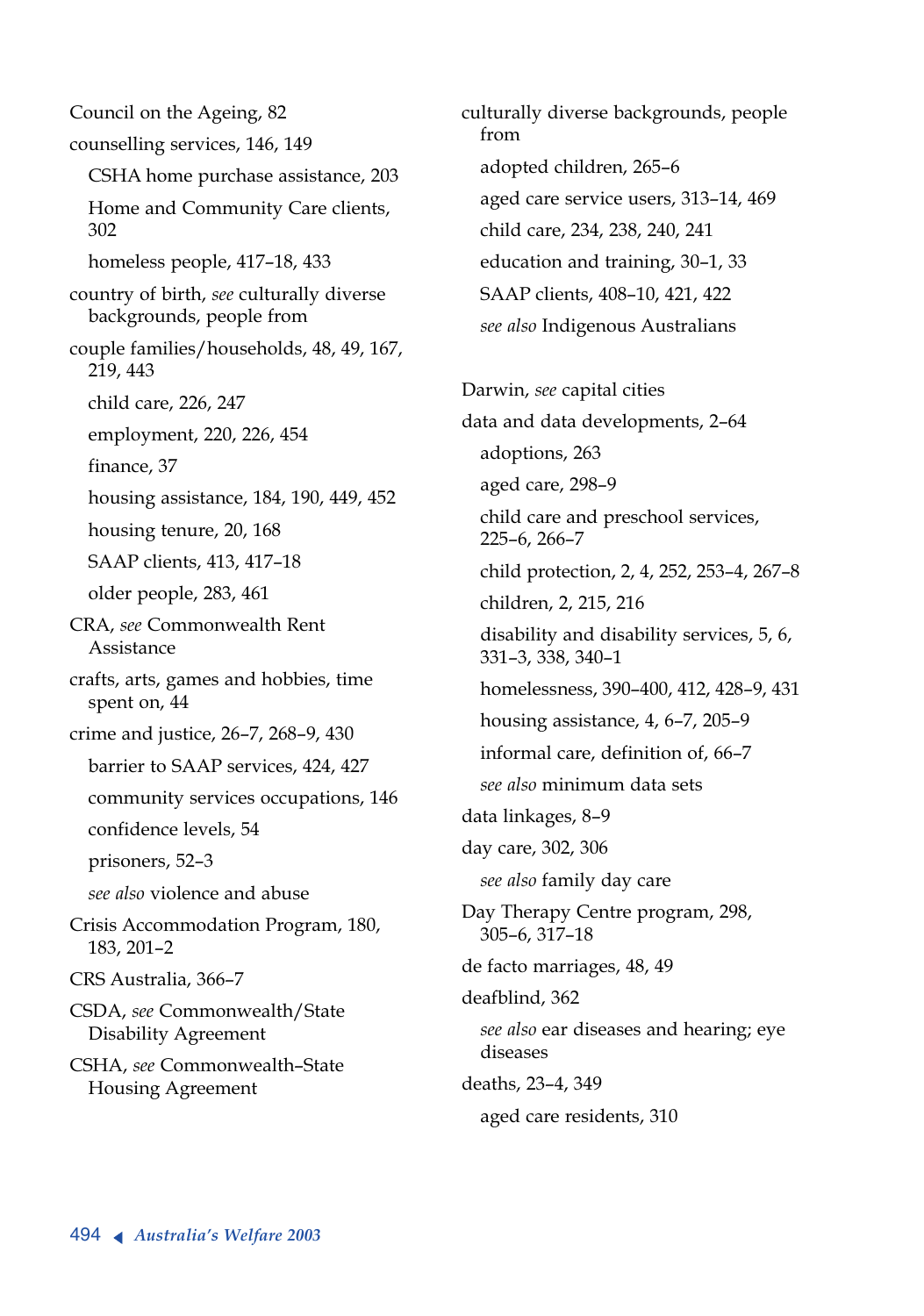Community Aged Care Packages recipients, 305 Double Orphan Pension, 222, 224 infant mortality, 24 from injuries, 28–9, 442–3 life expectancy, 23, 24–5, 71, 108–12 people with disabilities, 368 victims of crime, 27 defence forces, confidence in, 54 definitions, *see* data deinstitutionalisation, 68 demand aged care services, 322–3 child care services, 242, 243–4 SAAP accommodation services, 418–23 *see also* need dementia, 291–2, 298, 312–13, 468 carers of people with, 80, 306–7 demography, *see* population Department of Education Science and Training, 336 Department of Employment and Workplace Relations (DEWR), 370, 371 Department of Family and Community Services (FaCS), 268, 428, 432 child care services, 233, 242: National Supply Demand model, 244 disability services, 335–6, 339, 370, 371 Department of Health and Ageing, 201 Department of the Treasury, 2, 281 Department of Veterans Affairs (DVA), *see* veterans dependency, 342, 343–9, 356–66, 373, 471–4

age standardised rates, 346 aids and equipment use, 367–8 communication restriction, 376–8 *see also* disability and disability services dependency of older people, 288–92, 300–15, 346–7, 349, 460, 471–2 assistance received, 77–8, 301–2 causes, 290–2, 344, 349, 462 data developments, 299 residential care clients, 74, 307–15, 322 *see also* aged care assessment Deposit Gap Loan, 204 developmental disorders/delay, 97, 362 *see also* intellectual disability diet and nutrition, 17–19 *see also* meals and meal preparation *Dietary Guidelines for Australian Adults*, 17 disability and disability services, 330–88, 471–4 barrier to SAAP services, 423, 424, 427 carers with, 101 child care, 234, 238, 240 child protection and, 253 data developments, 5, 6, 8, 331–3, 334–5 government expenditure on welfare services, 126, 128, 134–5, 136–7, 356–8, 445 housing assistance, 185, 191, 192–3, 372–3: satisfaction with, 195 housing tenure, 20 informal care, 65–7, 68, 73–81, 87–113 public transport, access to, 42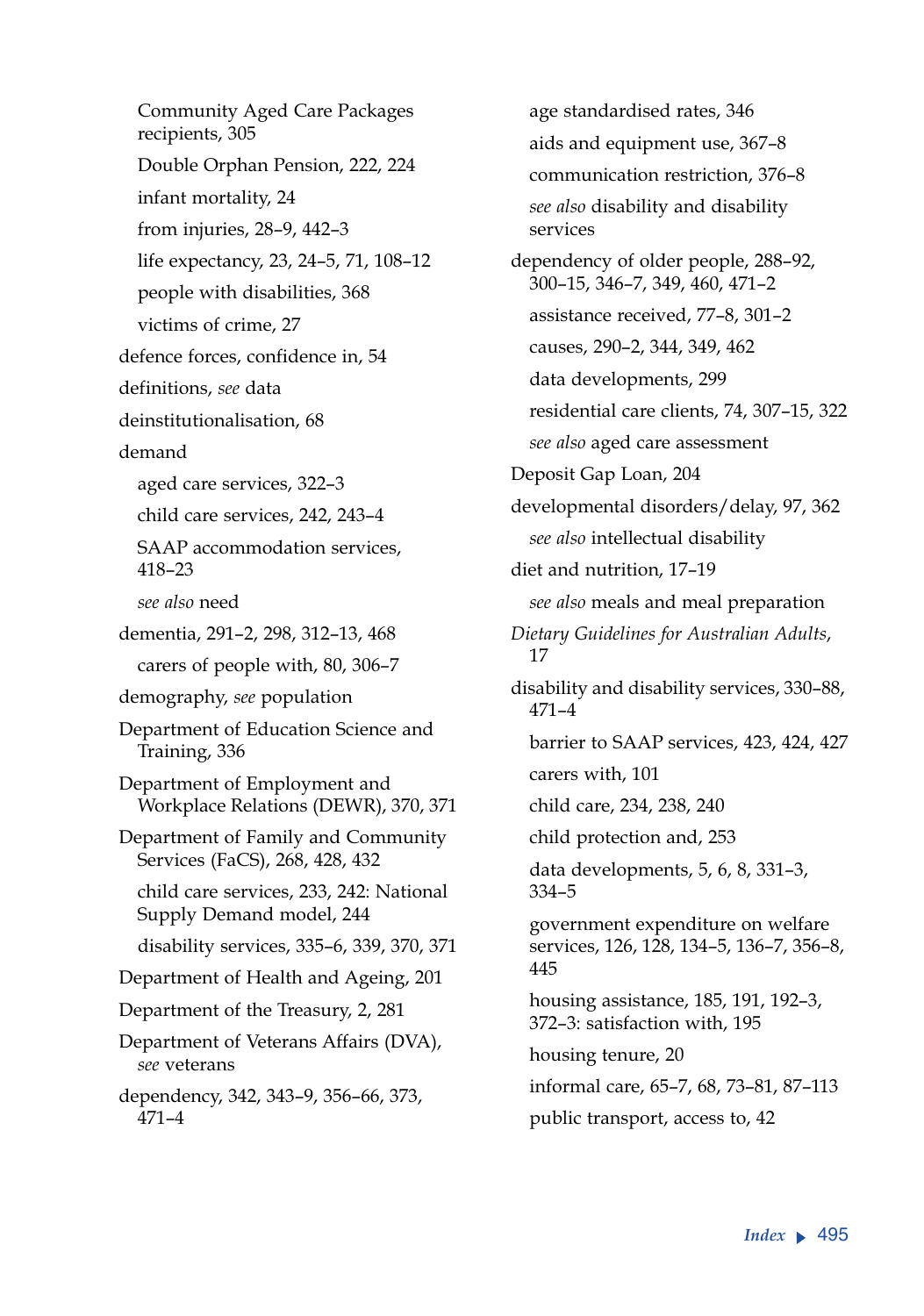years of life lived with, 24–5 *see also* carers; children with disability; dependency of older people; Home and Community Care Program disability and employment, 40, 286, 333–6 assistance, 335–6, 356–60, 363, 370–1, 473–4 communication restriction and, 377–8 unmet need, 381 vocational rehabilitation, 366–7, 370, 371 *Disability Discrimination Act 1992*, 333, 335, 336 Disability Employment Indicators, 371 disability or aged care workers, 143, 144, 146, 148 Disability Pension, 350, 352, 353, 372 disability services workers, 144, 146, 148 Disability Support Pension (disability income support), 286, 333–6, 351, 352, 353 Commonwealth Rent Assistance recipients, 450 public renter recipients, 191, 192 SAAP clients, 372–3 discrimination laws, 282, 333, 335, 336 disposable income, 34–6 distress, psychological, 25 district/community/domiciliary nursing, 147 divorce, 49, 218 *see also* marriage and marital status document literacy, 33 domestic activities, *see* housework domestic violence, 50, 253, 431, 434

barriers to SAAP assistance, 424, 426, 427

reason for seeking SAAP assistance, 202, 372, 373, 403–4, 413–16

*see also* child protection

domiciliary/district/ community nursing, 147

Domiciliary Nursing Care Benefit, *see* Carer Allowance

donations to charities and non-profit organisations, 56–7, 141

Double Orphan Pension, 222, 224

dressing, *see* personal care

drug abuse, *see* substance abuse

drugs (pharmaceuticals), 354

dwellings, 159

community housing, 199, 202: satisfaction with, 200, 453

condition, 164, 174–6

for Indigenous Australians, 182

modification for people with disability, 302

overcrowding, 163–4, 165, 174

public housing, 188, 451: satisfaction with, 195

*see also* property maintenance and repairs

EACH program, 305, 316–18, 320 ear diseases and hearing, 290, 291, 347, 362, 462 hearing aids/cochlear implants, 368 hearing services clients, 367 *see also* sensory/speech disability early childhood development, 2, 216 early intervention, 2, 431–2, 433, 434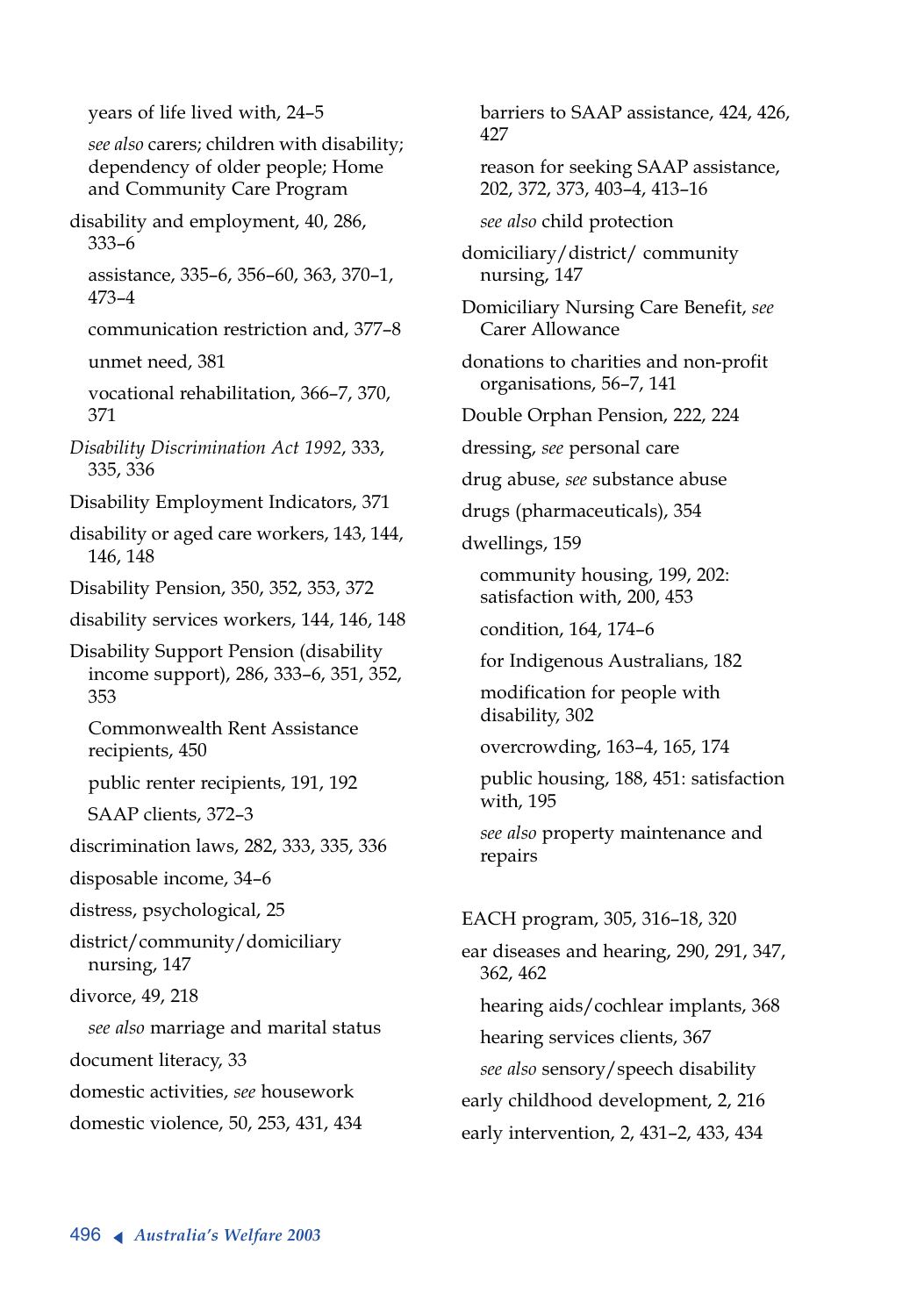eating, 17–19 *see also* meals and meal preparation economic resources and security, 34–8 *see also* income education and training, 30–3, 430, 434 community services occupations in, 146 housing and, 165, 166, 189, 199 job search enhancement, 371 preschools, 225–6, 227, 230–1, 242, 243–4 students with disability, 336, 369–70, 375 educational attainment (qualifications), 31–2 child care workers, 249–50, 458 Indigenous parents, 221 electronic access to data dictionaries, 5 embryonic stem cells, 334 emotional obligation, reason for taking on carer role, 93 employment, 38–41, 68–70 carers, 102–5, 108–13 child care related to, 226–8, 232, 234, 236, 237, 247, 457 child protection and, 253 families with children, 220, 226–8, 454 housing location and, 166 housing tenure and, 177–8, 189, 199 older people, 40, 281–2, 283–4, 285–6 people with disability, 40, 286, 333–6 recreation and leisure time and, 45 time spent at, 39, 44 travel to work, 41–2

earnings, *see* income

volunteers, 150, 151–2, 444 *see also* disability and employment; full-time/part-time employment; volunteers and voluntary/unpaid work employment in welfare services, 3, 142–54 aged care workers, 279: nurses, 147 child care workers, 144, 145, 146, 147, 241–2: qualifications, 249–50 value of, 123, 124 *see also* informal care environmental health, 17, 163–4, 165, 201 equipment services, 302, 367–8, 374–5 ethics, 331–3, 334–5 ethnicity, *see* culturally diverse backgrounds, people from; Indigenous Australians eviction/previous accommodation ended, 202, 372, 414, 416 ex nuptial births, 218–19 exclusion, 46–7 from SAAP services, 423–8 exercise, *see* physical activity expenditure, 121–42, 441, 445–6 carer support, 80 child care, 242–3 disability services, 126, 128, 134–5, 136–7, 356–8, 445 families and children, 128, 132, 133, 136–7, 224, 242–3, 445 housing assistance, 178–81, 184, 201, 205, 447 older people's services, 126, 128, 132, 134, 136–7, 316–19, 445 Supported Accommodation Assistance Program, 401–2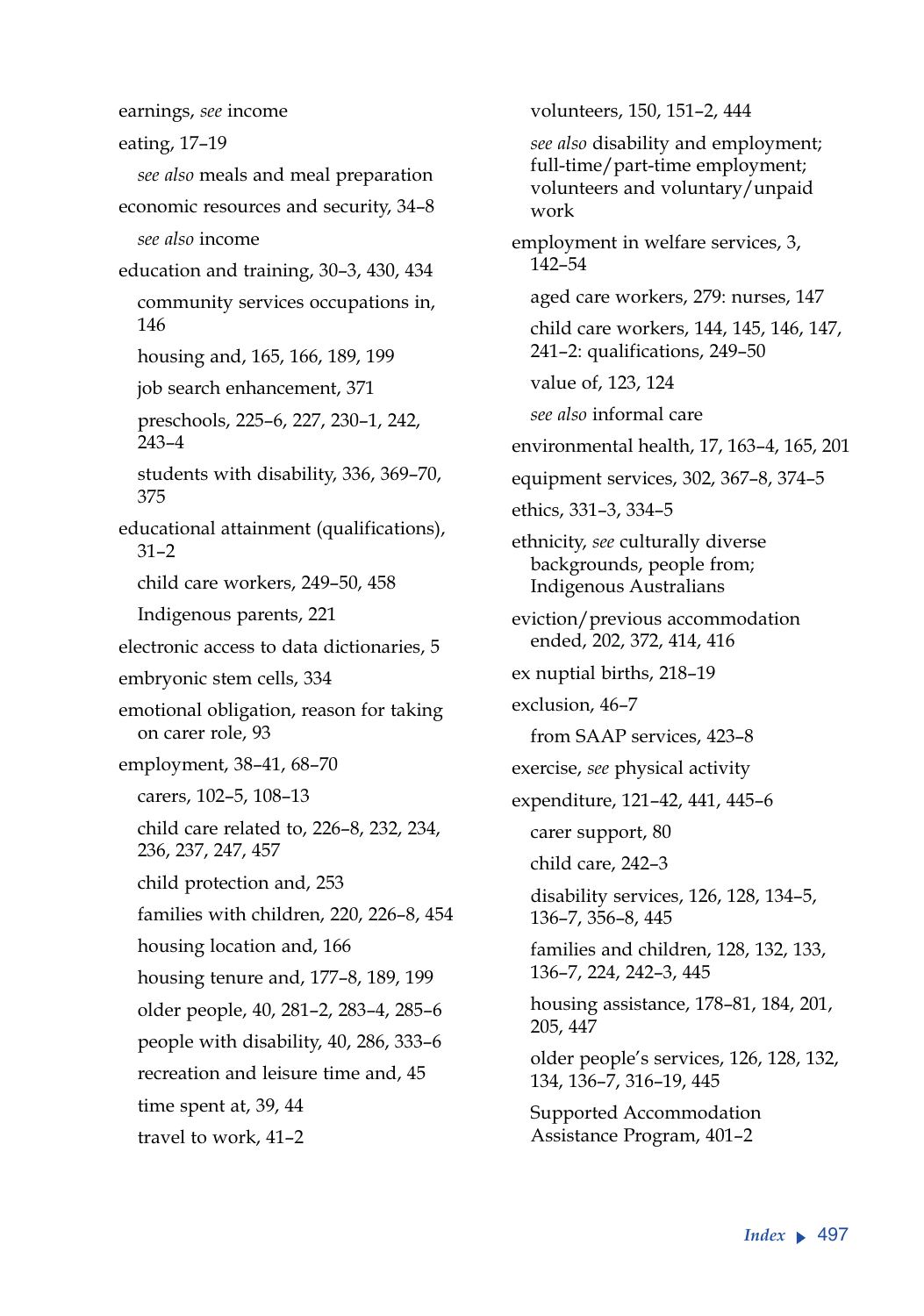*see also* affordability; fees; value of resources

Extended Aged Care at Home program, 305, 316–18, 320

Extra First Home Owner Grant for New Homes, 202

eye diseases, 290, 362, 462

*see also* sensory/speech disability

facility-based care, *see* residential care services

FaCS, *see* Department of Family and Community Services

falls, deaths from, 28–9, 442–3

families, 215–74, 443, 454–9

government expenditure on welfare services, 128, 132, 133, 136–7, 224, 242–3, 445

SAAP target population, 404

size of, 72–3

time out from, reason for seeking SAAP assistance, 372, 414, 416

*see also* couple families; households; relatives; single-parent families

family assistance, 221–4

*see also* Child Care Benefit

Family Assistance Office, 221, 223

family day care, 227, 233, 456–8

affordability, 245–7

ownership, 235

places, 235, 236, 457

quality assurance, 247–8, 249

use, 231, 237–8, 240, 243–4, 457

workers, 145, 146, 241: qualifications, 249–50, 458

family formation and dissolution, 47–9, 217–19

child protection and, 253

family functioning, 49–51, 70–2

caring and, 93

reason for seeking SAAP assistance, 372, 373, 413–16

*see also* child protection; marriage and marital status

Family Homelessness Prevention Pilot, 431

family responsibility, reason for taking on carer role, 93

family services workers, 143, 144, 146, 148

family support services, 251

Family Tax Benefit, 192, 221–4, 450

family violence, *see* domestic violence

fatherhood (paternity), acknowledgment of, 219

federal government, confidence in, 54

fees (household expenditure on welfare services), 123, 129–31, 137–9, 244–7

aged care services, 319

SAAP services, 424, 427

females, *see* sex (of population); women

fertility rates, 72–3, 218

financial management, 189, 199

financial stress and hardship, 36–7, 164–5, 448

reason for seeking SAAP assistance, 202, 372, 373, 413–16

First Home Owner Grant, 178, 202–3

first home owners, 169, 173–4, 178, 202–3

*see also* housing affordability

fixed phone lines, 43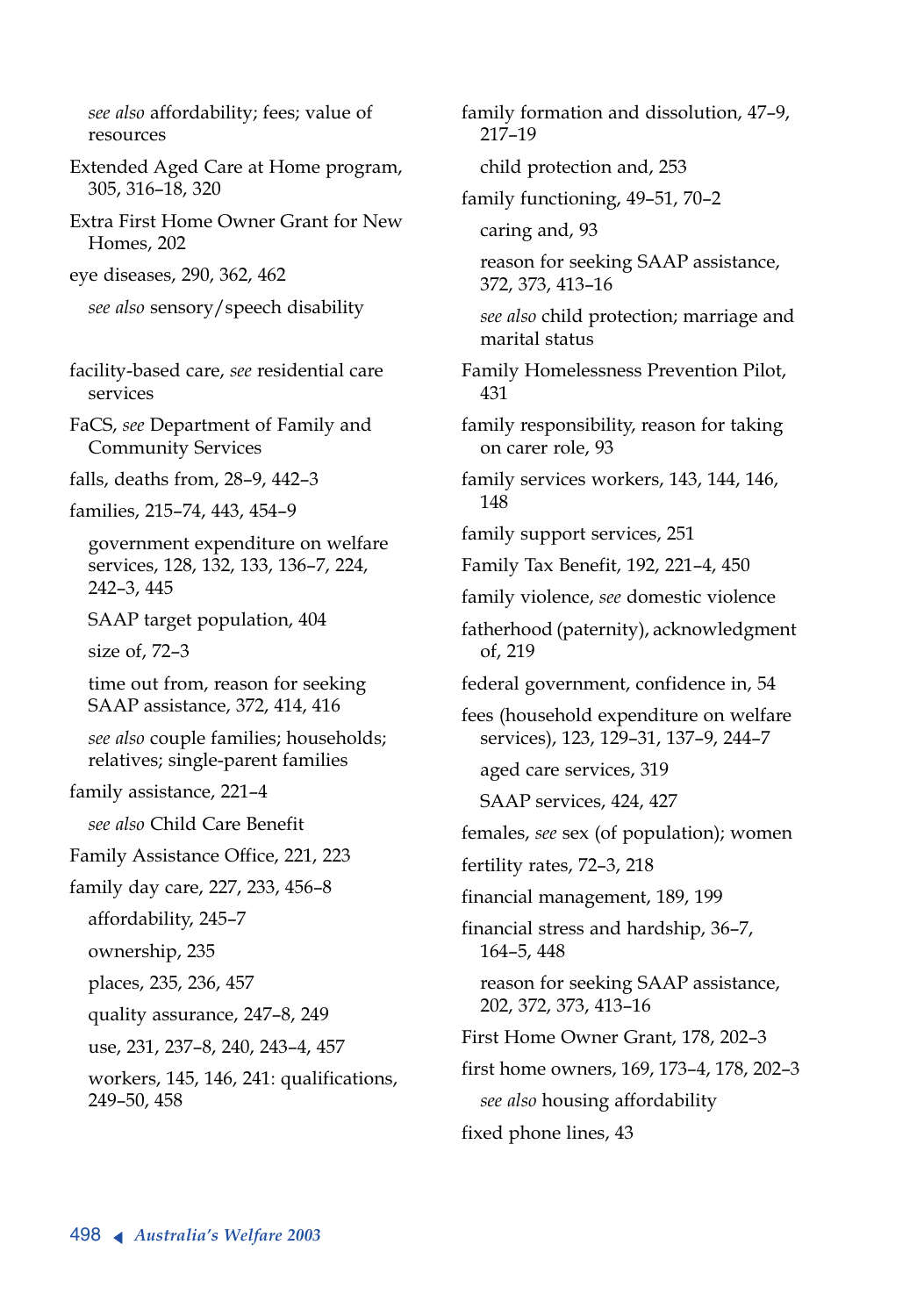flexible aged care services, 310–11, 317–18 food and diet, 17–19 *see also* meals and meal preparation for-profit services, *see* private-for-profit services foster care, 216, 257, 259–60 fractures, workers compensation claims for, 355 friendship, supportive, 149 fringe benefits tax, 141, 142 fruit and vegetables, consumption of, 17–18 full-time/part-time employment, 39, 40, 70 carers, 102–4 community services occupations, 145 recreation and leisure time, 45 volunteers, 150, 151–2, 444 funding *see* expenditure fund-raising, 149, 287 future availability of carers, 105–13 gambling, 372, 414, 416 games, hobbies, arts and crafts, time spent on, 44 gay couples, 48 gender, *see* sex (of population) general support/advocacy services, 416–18 genetics, 334–5 gentrification, 165 geographic location, housing, 165–6, 171, 195 *see also* capital cities; rural and remote Australia; states and territories

geriatrics/gerontology nurses, 147 girls, *see* children; sex (of population) global system for mobile communications (GSM), 43 Gold Repatriation Health Card, 354 goods and services tax (GST), 141 government, confidence in, 54 government expenditure, *see* expenditure government pensions, *see* income support government schools, 369, 370 grandparents, as child carers, 82–6, 230–1 Gray, Professor Len, review by, 278, 279, 322 greatest need households, 192, 194, 200 gross domestic product (GDP), welfare expenditure as proportion of, 125, 140 group households, 167 housing tenure, 20 older people, 461 people with disability, 74, 359 public renters, 190, 452 'Growing up in Australia' longitudinal study, 215, 216 HACC Program *see* Home and Community Care Program Hague Convention on the Protection of Children and Cooperation in Respect of Intercountry Adoptions, 265 handicap, *see* disability, people with head injury, *see* acquired brain/head injury health, 2–3, 22–5, 282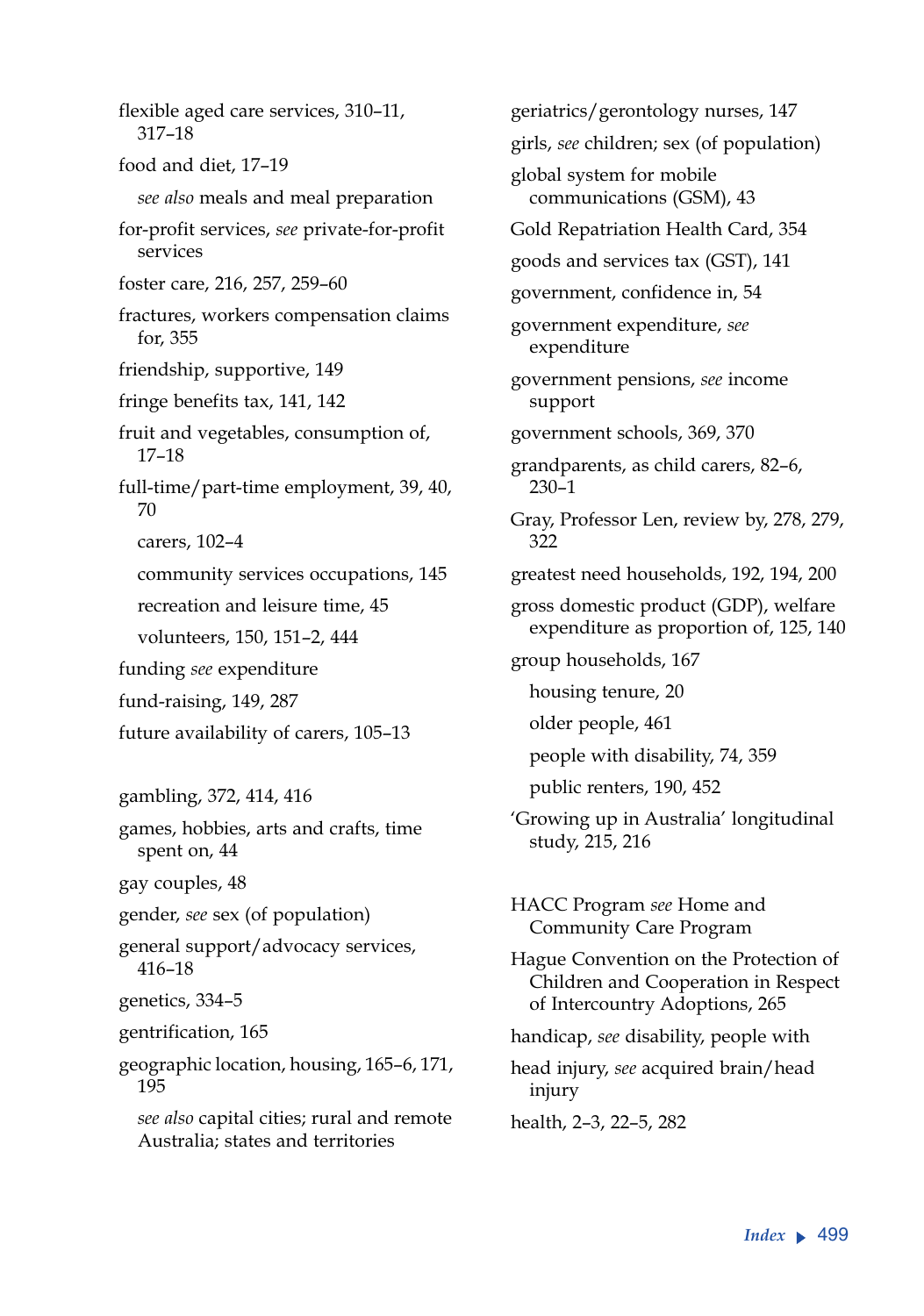barrier to SAAP services, 424, 427 carers, 100, 101–2 concession cards, 354 housing and, 162–4, 189, 194, 199 people with disability, 78, 79, 367, 368–9, 373 health and welfare institutions, *see* residential care services Health Care Card, 354 Healthy Ageing Task Force, 282 healthy living, 11–14, 15–29, 282–3 hearing, *see* ear diseases and hearing High Needs Report, 423, 428 Hobart, *see* capital cities hobbies, games, arts and crafts, time spent on, 44 Home and Community Care (HACC) Program, 300–2, 311–12, 322–3, 467, 469–70 clients' country of birth, 313–14, 469 data developments, 299, 301 expenditure, 316–19 younger people with disability using, 366 home-based care/support, 65–120 child care in, 227, 234, 235, 241 children in out-of-home care, 257, 259–60, 261–2, 459 CSDA accommodation support services, 359 respite care in, 306, 380 *see also* community-based aged care home maintenance, *see* property maintenance and repairs home modifications, 302 home nurses, 147

home owners/purchasers, 20–1, 167–9, 208, 448, 451 affordability, 21, 160, 171–4 assistance, 202–5 condition of occupied dwellings, 175–6 employment, 177–8 health, 164 household size per dwelling, 174 SAAP clients, 410, 411 security of tenure, 176, 177 *see also* first home owners homelessness, 22, 389–440 health, 164, 424, 427 people with disability, 372–3, 423, 424, 427 prior to moving into community housing, 200 *see also* Support Accommodation Assistance Program homicide and murder, 27, 29, 442–3 homosexual couples, 48 hospitals, residential respite care discharges to, 310 hostels, 359 *see also* residential aged care hours of child care, 85–6, 231–2, 246–7 hours worked, *see* working hours House of Representatives Standing Committee on Ageing, 277, 281 households, 166–8 financial situation, 34–7, 164–5, 448 housing tenure, 20, 167–8 housing assistance, 181–3, 187, 190–6, 203, 206–9 housing costs, 21, 160, 171–2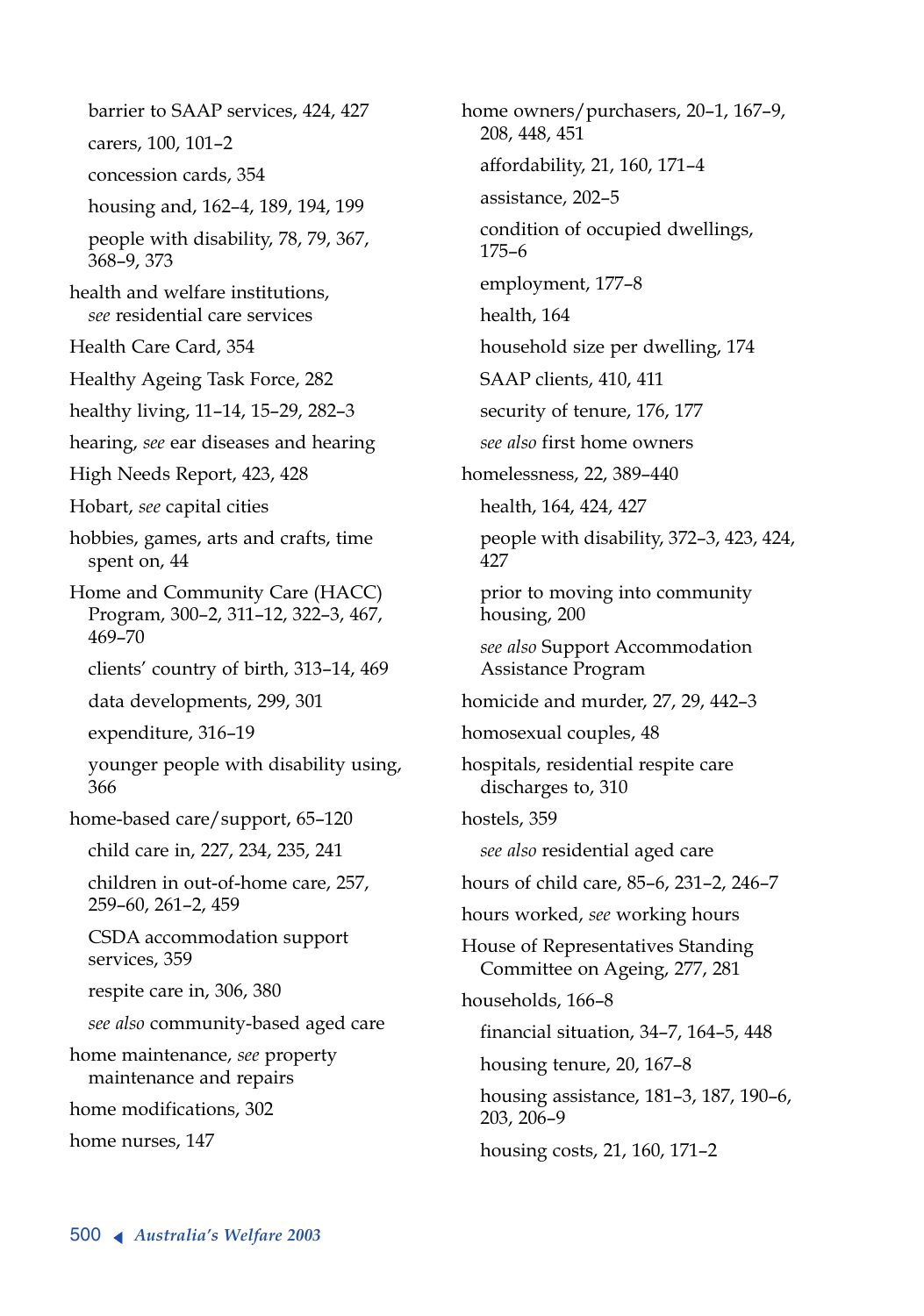Indigenous, 221 Internet access, 43 older people living in, 283, 461 people with disability living in, 75, 95–9, 342, 373, 375–8 unpaid contribution to welfare services, 75–6, 122, 152–4 *see also* dwellings; fees housework, 44 assistance, 78, 302, 303, 373 housing adequacy, 163–4, 165, 174, 194 housing affordability, 21, 159–60, 164–5, 197, 448 'greatest need' reasons for housing, 194, 200 housing subsidies and, 159, 186 housing and accommodation, 4, 6–7, 19–22, 159–214, 447–53 support services for people with disability, 74, 356–60, 363, 381, 473–4 *see also* Commonwealth–State Housing Agreement; dwellings; living arrangements; residential care services housing and accommodation, SAAP services, 416–23 clients before and after support, 200, 202, 410–12 clients on Census night 1996, 22, 392 Crisis Accommodation Program, 180, 183, 201–2 Housing Industry Association, 172–3 Housing Ministers' Advisory Council, 6 Housing New Zealand, 164 housing research, 160–2, 164 housing stock, *see* dwellings housing tenure, 20–1, 159–60, 167–78, 208–9, 451

health and, 164 SAAP clients, 200, 202, 410–12 *see also* home owners/purchasers; renters human rights, 282, 331–3, 334–5, 336 Human Rights and Equal Opportunity Commission, 333, 336 husbands, *see* marriage and marital status immigrants, *see* culturally diverse backgrounds, people from imprisonment, 52–3 imputed rent, 205 in home care, *see* home-based care/ support in vitro fertilisation, 334 income, 34–6 carers, 102 child care affordability and, 246–7 child care workers, 145, 241–2 child protection and, 253 community services occupation groups, 144–5 housing and, 21, 171–2, 191, 448 Indigenous households, 221 motor vehicle operating costs compared with, 42 older people, 283–5 *see also* expenditure; socioeconomic disadvantage; volunteers and voluntary/unpaid work income support, 146 carers' principal source of income, 79, 102 child protection and, 253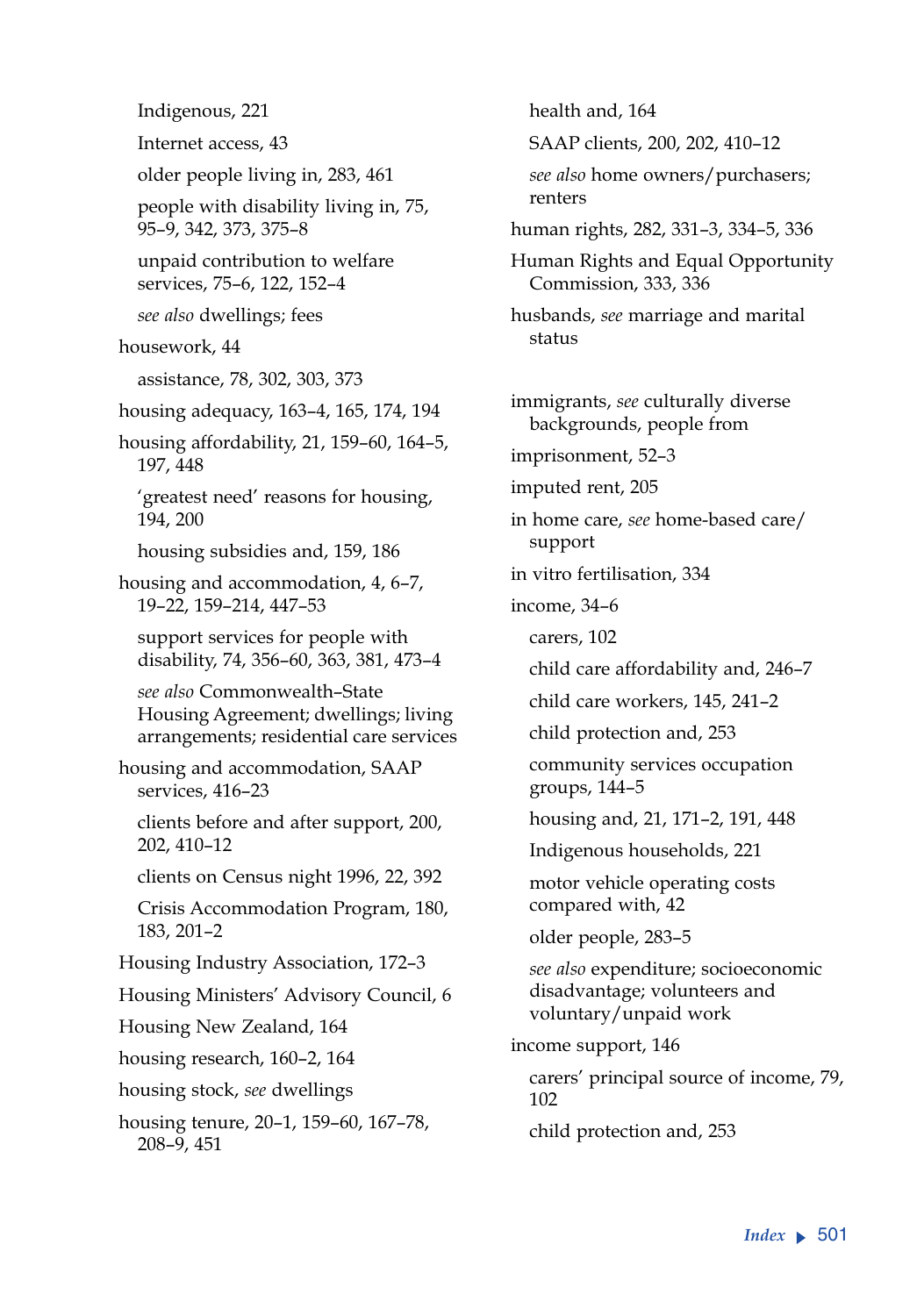Commonwealth Rent Assistance recipients, 185, 450 disability payments, 333–6, 350–5, 372–3 family payments, 221–4 hearing services clients, 367 older people, 283–5 public renters, 190, 191–2 *see also* Age Pension; Disability Support Pension income units housing assistance, 181–2, 184–5, 192, 206–8, 449–51 older people, 283–4 income tests Baby Bonus, 222 Family Tax Benefit/Child Care Benefit, 221–3 residential aged care service clients, 319 incontinence, 297, 298, 299, 352 *see also* personal care Independent Living Units, 183 independent out-of-home care children, 257, 259–60 indicators of welfare, 11–64 Indigenous Australians, 3, 4, 483 adoptions, 266 aged care, 310–11, 314–15, 470 child care, 227, 234, 238–41 child protection, 51, 216, 253, 260–2, 459 in community services occupations, 143, 144 with disability, 339, 361–2, 365 education and training, 30–1, 32, 33

employment, 41 families, 221 homeless, 395–8, 433, 434, 435: SAAP clients, 202, 408–10, 421, 422 infant mortality, 24 injury deaths, 28 life expectancy, 23 prisoners, 52–3 water and sanitation, 17, 163 Indigenous housing, 4, 6–7, 178, 180, 182, 453 Commonwealth Rent Assistance recipients, 184–5, 449 Community Housing and Infrastructure Program, 200–1 condition, 164, 174–5 Home Ownership Program, 204 National Framework for the Design, Construction and Maintenance of Indigenous Housing projects, 163 public housing tenants, 180, 190–1, 193–4, 208–9: satisfaction with, 195 tenure, 20–1, 167–8, 176–7, 202 *see also* Commonwealth–State Housing Agreement indirect taxes and levies, 141, 172, 205 industry sectors, community services occupation groups in, 144 infants, *see* children infectious diseases and housing, 163–4 informal care, 65–120, 123–4, 295, 373, 464–5 children, 81–7, 139, 153, 154, 228–32, 455 by older people, 287–8, 464–5 value of, 75–6, 122, 152–4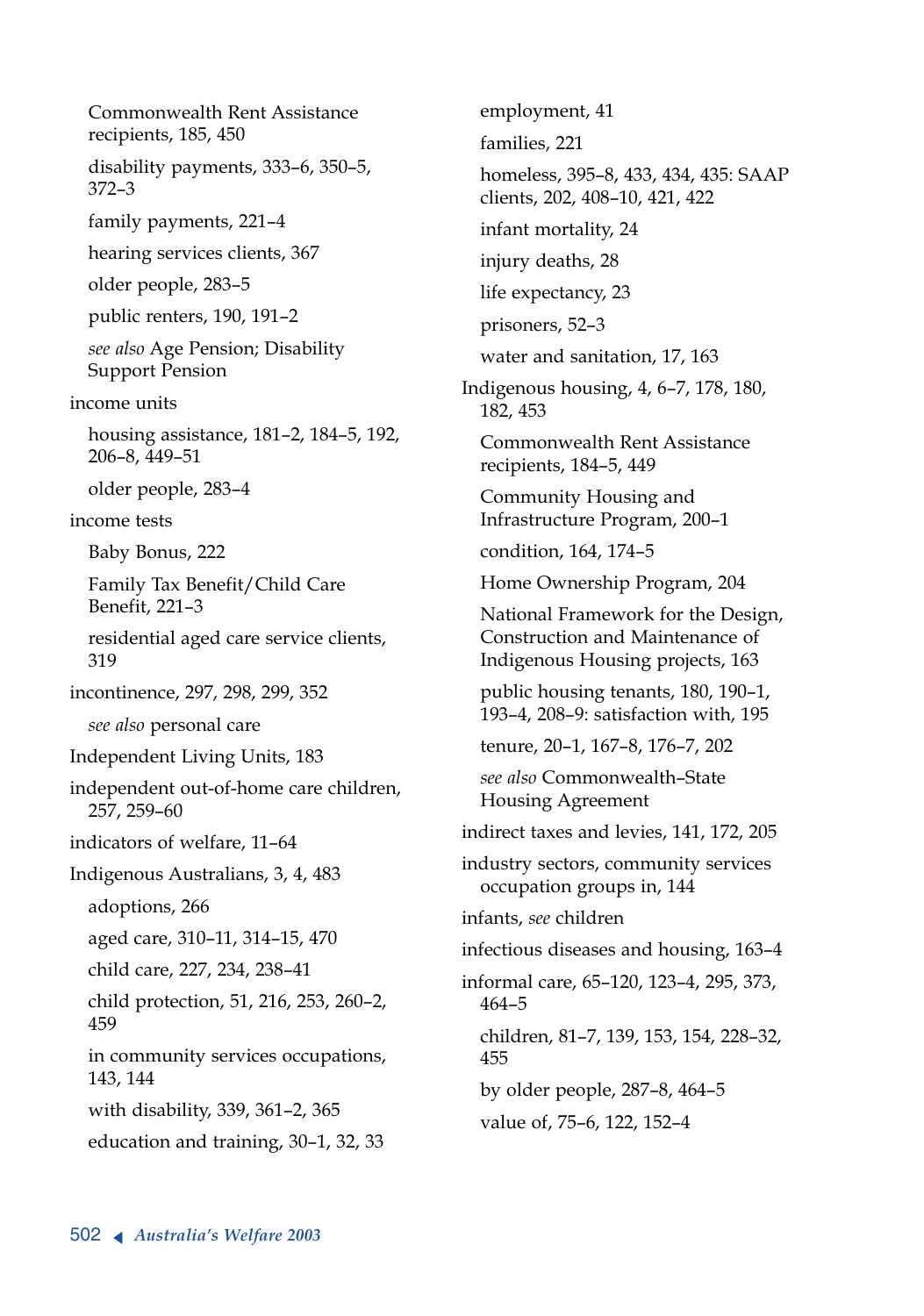*see also* carers infrastructure, Indigenous communities, 163, 201 in-home care, *see* home-based care/ support injuries, 28–9, 349–50, 442–3 insurance against, 339–40, 355 *see also* brain/head injury Innovative Pool projects, 276–7 input tax exemptions, 141, 142 institutional care, *see* residential care services institutions, confidence in, 54 insurance and compensation, 339–40, 355 intellectual (learning) disability, 342, 344–5, 378, 472 barrier to SAAP services, 423, 424, 427 children, 347–8 CRS Australia clients, 367 CSDA-funded service recipients, 360, 361 health, 368 older people, 290, 344, 462: parent carers of adult children, 73 intensive assistance, 371 intensive family support services, 251 intentional self-harm (suicide), 28–9, 442–3 intercountry adoptions, 263, 264, 265–6 interest rate assistance, 203 Intergenerational Report, 2, 275 International Classification of Functioning, Disability and Health (ICF), 5, 6, 331–3, 340–1

international comparisons, *see* Organisation for Economic Cooperation and Development countries Internet, 42–3 interpersonal conflicts, 372, 414, 416 investigations of child abuse and neglect, 252, 253–6, 458 in vitro fertilisation (IVF), 334 itinerants seeking SAAP assistance, 372, 414, 416 job matching assistance, 371 Job Network, 370–1 Job Placement and Employment Training (JPET), 432–3 job search training, 371 Job Seeker Classification Instrument, 371 jobs, *see* employment Jobs, Education and Training (JET) child care services, 242 justice, and crime, 4, 6, 26–7 Juvenile Justice Data Working Group, 268 juveniles, *see* young people Karpundi, 433 kin, *see* families; relatives

kindergartens, *see* preschools knowledge, *see* education and training Knowledgebase, 5, 8 'known' child adoptions, 263–4, 265

labour, *see* employment language other than English spoken at home, 30–1, 408–10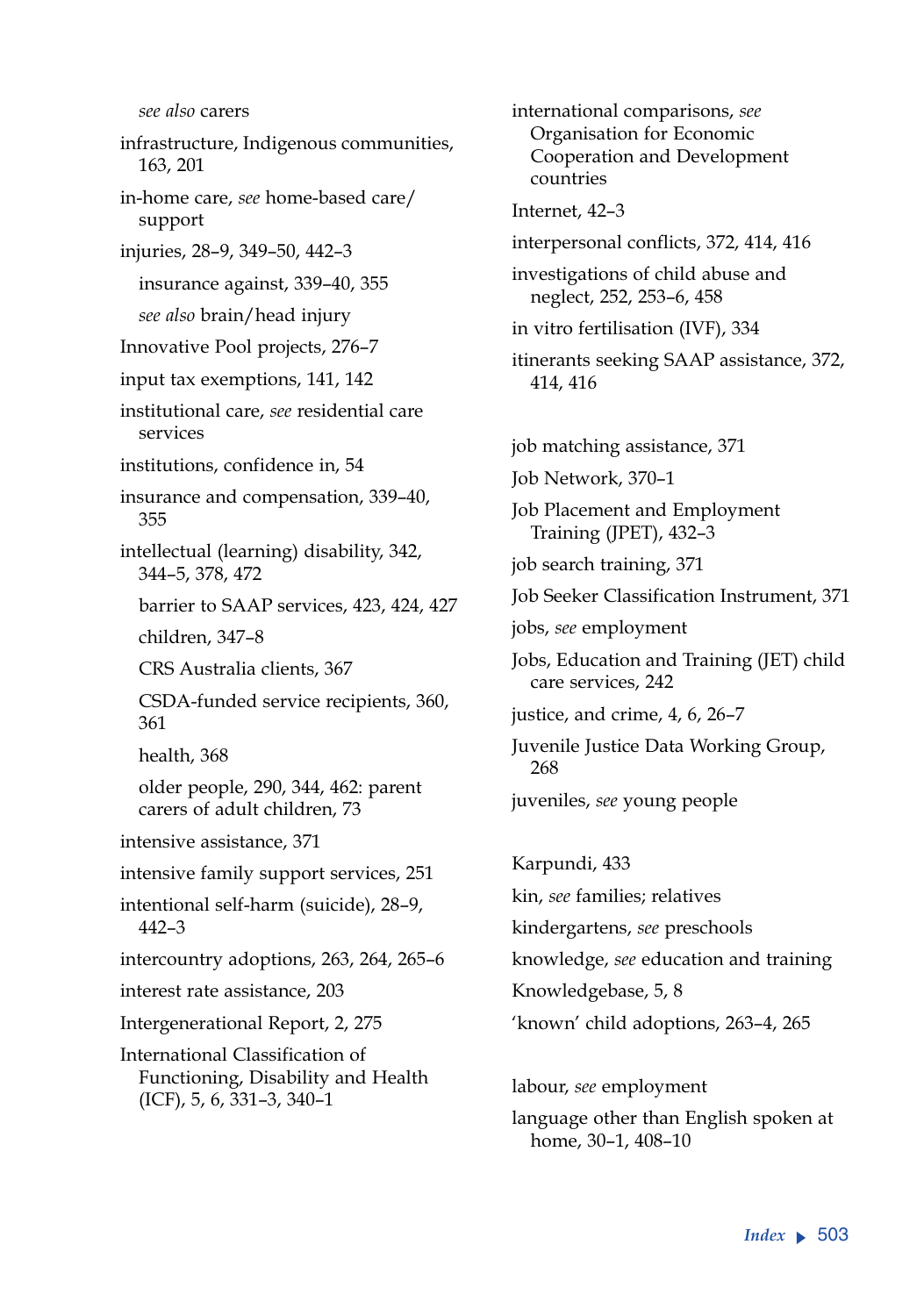land rates, 205 land releases, 173 land tax, 141, 205 law enforcement, *see* crime and justice learning disability, *see* intellectual disability leave entitlements, employees without, 39 legal system, confidence in, 54 *see also* crime and justice leisure and recreation, 43–6, 283 lesbian couples, 48 life expectancy, 23, 24–5, 71, 108–12 linen services, 302 linguistic diversity, *see* culturally diverse backgrounds, people from linkage of data, 8–9 literacy and numeracy, 32–3, 165 living arrangements homeless people, 22, 390–400 older people, 283, 461 people with disability, 75, 96–9, 373: carers of, 90, 92–3 pre-marriage, 217 SAAP clients, 423–4, 426, 427: before and after support, 202, 410–12 *see also* aged care assessment; households; housing tenure; residential care services living rent free, 410, 411 loans for accommodation bonds, 187 housing, 203, 204 *see also* home owners/purchases local government, 129–31, 205

local placement adoptions, 263–4 location, *see* geographic location lone parents, *see* single-parent families lone-person households, *see* single people long day care centres, 226, 227, 233, 234, 456–8 accreditation, 247–9 affordability, 245–7 ownership, 234–5 places, 235, 236, 457 use, 230–1, 237–8, 240, 244, 457 workers, 241: qualifications, 249–50, 458 Long Grassers, 396–8 long-term unemployment, 38–9 low income, *see* income Macao Plan of Action on Ageing, 275 Madrid International Plan on Ageing, 278 main disabling conditions/activity restrictions, 96–7, 98, 343, 344, 347, 462 males, *see* sex (of population) management activities, 149, 287 marriage and marital status, 48–9, 70–2, 217–19 employment, 40, 220, 226–8, 454 partners as carers, 89–94 *see also* couple families; family functioning

Maternity Allowance, 222, 224

Maternity Immunisation Allowance, 222, 224

meals and meal preparation, 78, 149, 287, 373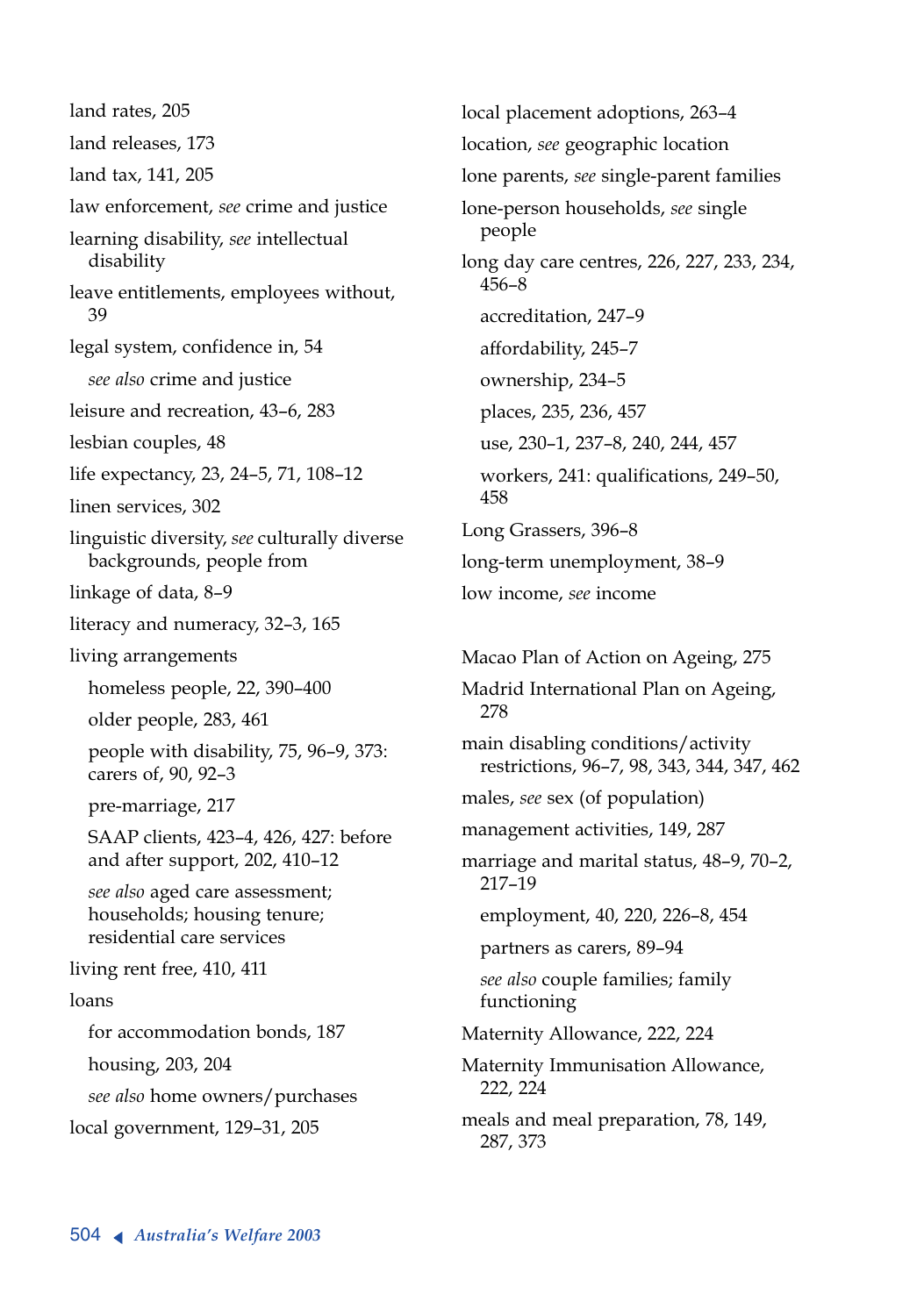aids and equipment, use of, 367 for older people, 302 SAAP services, 416–18 went without, because of financial stress, 165 medical aids, 367 medical care, *see* health medical indemnity, 340 Melbourne, *see* capital cities men, *see* sex (of population) mental health and disorders, 97, 335 barrier to SAAP services, 423, 424, 425, 427 of carers, 101, 102 child protection and, 253 older people, 290 psychological distress, 25 workers compensation claims, 355 *see also* intellectual (learning) disability; psychiatric disability met demand for child care services, 244 migrants, *see* culturally diverse backgrounds, people from military forces, confidence in, 54 minimum data sets Aged Care Assessment Program, 298 child care and preschool services, 266–7 Commonwealth/State Disability Agreement, 338, 356 Home and Community Care (HACC) Program, 301 juvenile justice, 268–9 Ministerial Council on Education, Employment, Training and Youth Affairs, 336, 336

mobile child care services, 227 mobile phone ownership, 43 mobility, 78, 88, 94–5, 373, 375 aids and equipment, use of, 367–8 incomplete use of feet or legs, 97 older people, 297, 298, 312: with dementia, 313, 468 *see also* relocation; transport Mobility Allowance, 351, 352, 353 mortality, *see* deaths mortgage relief, 203 mortgages, *see* home owners/purchasers mothers, 72–3, 218–19, 434 Baby Bonus, 222, 223 working, 220, 226–8, 454 motor vehicles, 41–2 deaths caused by, 27, 28–9, 442–3 stolen, 26, 27 multifunctional child care services, 227, 233, 237, 238, 240, 457 Multi-purpose Services, 310–11, 317–18 multi-source data, 9 murder and homicide, 27, 29, 442–3 musculoskeletal disorders, 97, 347, 349 older people, 290, 291, 462 workers compensation claims, 355 Myer Foundation, 278 National Aboriginal and Torres Strait

Islander Aged Care Strategy, 310–11

National Action Plan for Foster Children and Carers, 216

National Advisory Committee on Ageing, 278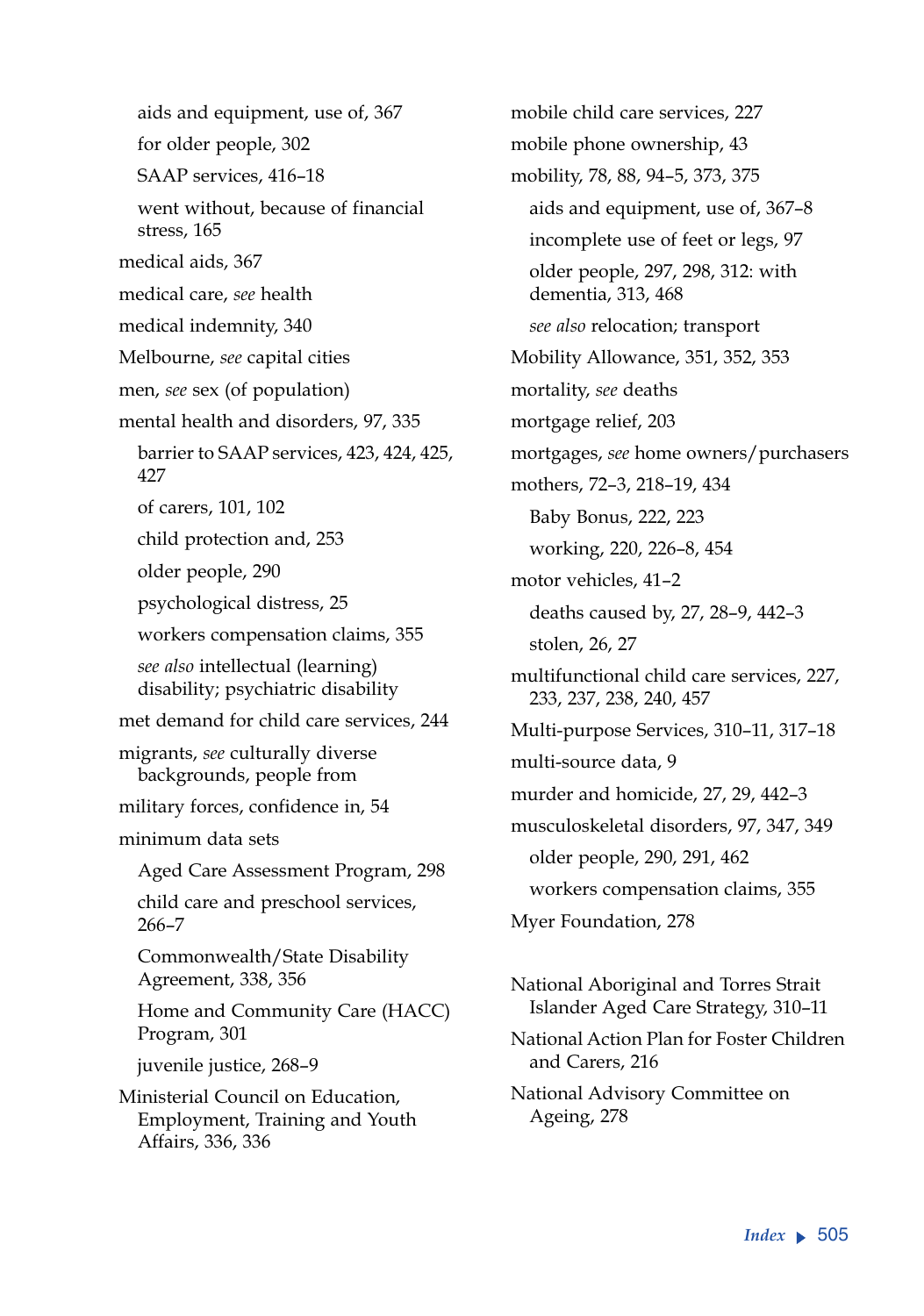National Aged Care Workforce Strategy, 279

National Agenda for Early Childhood, 216

National Cerebral Palsy Register, 341

National Child Protection and Support Services data group, 267–8

National Childcare Accreditation Council, 248–9

National Classifications of Community Services, 5

*National Community Services Data Dictionary* (NCSDD), 5

National Community Services Information Agreement, 4

National Community Services Information Development Plan, 4

National Community Services Information Management Group (NCSIMG), 4–5, 6, 266, 268

National Disability Administrators, 337, 338, 378

National Disability Advisory Council, 337, 338–9

National Framework for the Design, Construction and Maintenance of Indigenous Housing, 163

*National Health Data Dictionary* (NHDD), 6

National Homelessness Strategy, 429–31

National Housing Data Agreement, 6, 205–9

National Housing Data Agreement Management Group, 6–7, 205–6

National Housing Data Development Committee, 6, 7

National Housing Data Dictionary, 7

National Housing Data Repository, 208–9

National Indigenous Disability Network, 339

National Indigenous Housing Information Implementation Committee, 6, 7

National Minimum Data Sets, *see* minimum data sets

national research priorities, 2

National Respite for Carers Program, 80, 306–7, 316–19

*National Strategy for an Ageing Australia*, 275, 278, 282–3

## need

child care and preschool services, 226–8

disability services, 379–81

special housing, 192–4, 200

*see also* demand

neglect of children, *see* child protection

nervous system diseases/neurological disability, 290, 355, 362, 462

net worth, households, 37

New South Wales, *see* states and territories

New South Wales Community Services Commission, 425

Disability Death Review Team, 368

New Zealand, 164

Newstart Allowance (unemployment benefits), 185, 192, 351, 450

Newstart Allowance (incapacitated), 352, 353

non-English speaking backgrounds, *see* culturally diverse backgrounds, people from

non-government community services organisations (NGCSOs), 123, 127, 129–31, 137–9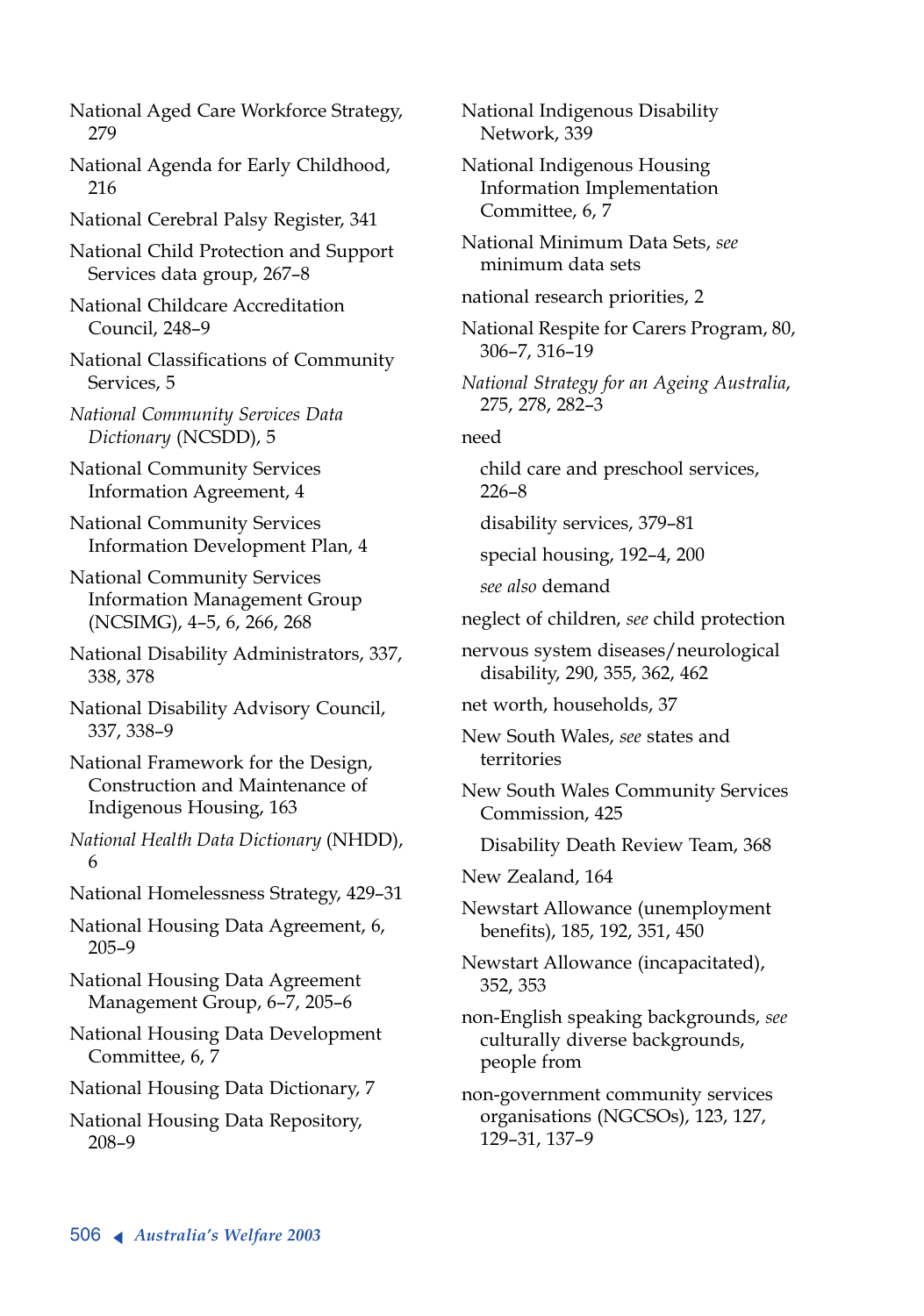donations to, 56–7, 141 people seeking assistance from, 165 tax expenditures, 140–2 *see also* private-for-profit services non-government schools, 369, 370 Northern Territory, *see* states and territories not-for-profit organisations, 127 child care, 456–7 donations to, 56–7, 141 *see also* non-government community services organisations not in the labour force, *see* employment notifications of child abuse and neglect, 252, 253–6, 458 numeracy and literacy, 32–3, 165 nurses and nursing, 147 nursing homes *see* residential aged care nutrition and diet, 17–19 *see also* meals and meal preparation obesity, 18–19 occasional care services, 226, 227, 233, 234, 456–8 ownership, 235 places, 236, 457 use, 231, 240, 244, 457 workers, 241: qualifications, 250, 458 occupational health and safety, 355 occupations, *see* employment in welfare services Office for an Ageing Australia, 282 Office of Hearing Services, 367 older people, 275–329, 460–70

as carers for children, 82–6: parents of adult children, 73 employment, 40, 281–2, 283–4, 285–6 government expenditure on welfare services, 126, 128, 132, 134, 136–7, 316–19 homeless, 435 Independent Living Units, 183 marital status, 70–2 public housing tenants, 191, 192, 193–5 *see also* age; Age Pension; aged care; dependency of older people Olympic Games, Sydney, 435 Ombudsman, family assistance complaints made to, 223 one-parent families, *see* single-parent families one-person households, *see* single people Organisation for Economic Co-operation and Development (OECD) countries, 441 child poverty, 36 disability benefit recipiency, 335 education and training, 32, 33 expenditure on welfare services, 139–40 fertility, 218 infant mortality, 24 population ageing, 275 orientation, awareness of, 297, 298, 313 outdoor activities and sport, time spent on, 44 out-of-home care for children, 257,

258–60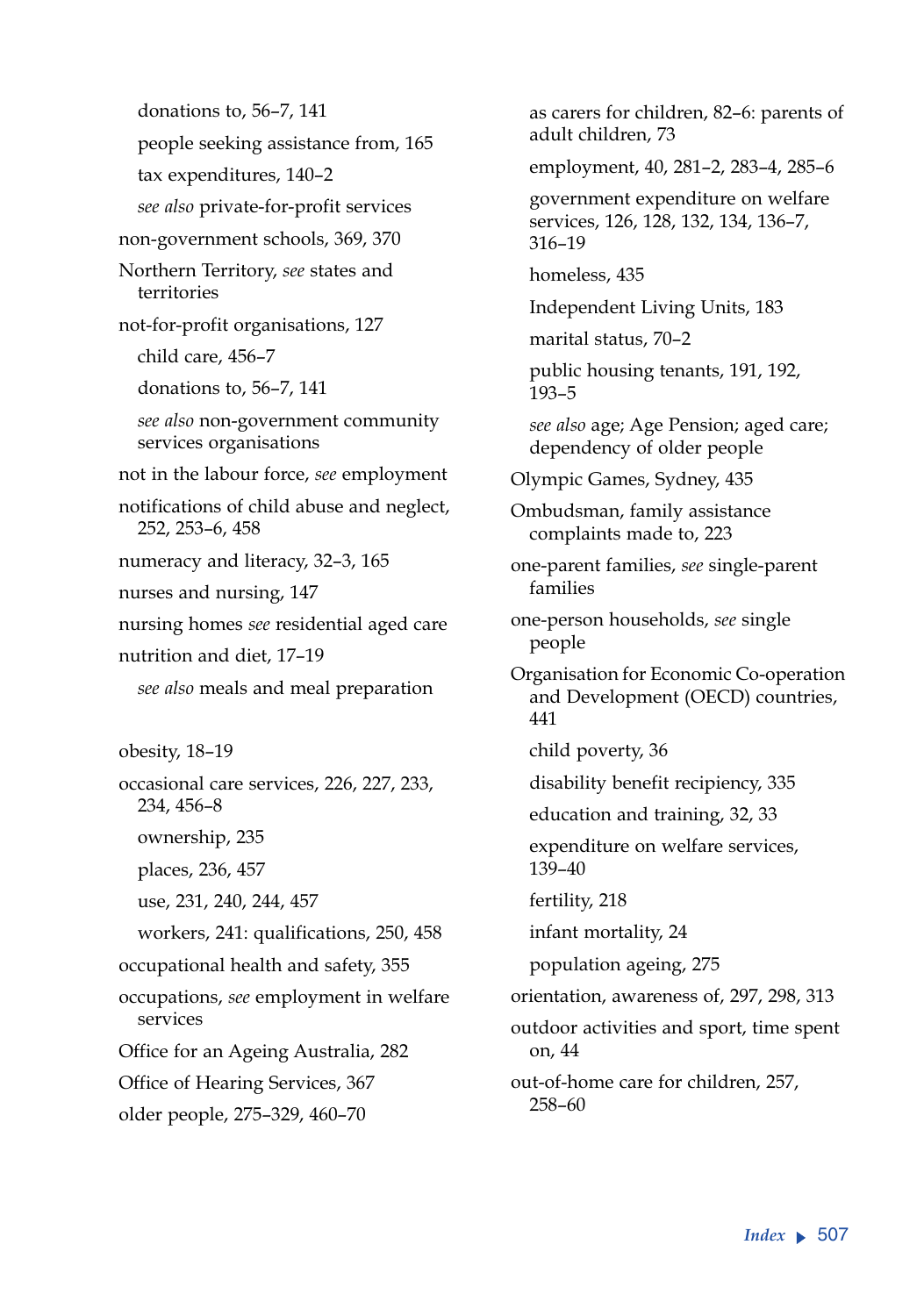Indigenous Child Placement Principle, 261–2, 459 outcomes aged care services, 319–24 child care services, 243–50 disability services, 374–81 housing assistance, 189, 199, 452 outside (before/after) school hours care, 226, 227, 233, 456–8 ownership, 235 places, 235–6, 457 quality assurance scheme, 247–8 use, 230–1, 237–8, 240, 243–4, 457 workers, 241: qualifications, 249–50, 458 overcrowding in housing, 163–4, 165, 174 overseas adoptions, 263, 264, 265–6 overseas-born Australians, *see* culturally diverse backgrounds, people from ownership child care services, 234–5 mobile phones, 43 *see also* private-for-profit services ozone concentrations in air, 16–17 paid employment, *see* employment pain, chronic, 97, 349 paperwork assistance, 78, 373 Parenting Payment, 192, 222, 224, 247, 450 parents, 218–21 of abused or neglected children, 253 carers of children with disability, 73, 89–94

with disability, 238, 241 employment, 40, 220, 226–8, 454 *see also* mothers; single-parent families/households parliamentary inquiries, 277, 281 particles as PM10 in air, 16–17 partners, *see* marriage and marital status Partnership Against Homelessness, 435 Partnerships Against Domestic Violence Program, 431 part-time child care, see occasional care part-time employment, *see* full-time/ part-time employment paternity, acknowledgment of, 219 participation in education, 30–1 labour force, 38–9, 40–1, 68–70, 102–5, 177–8, 285–6 people with disabilities, 374 in physical activity, 46 volunteering, 55–6, 149–52 pay, *see* income payroll tax, 141 Pension Bonus Scheme, 286 Pensioner Concession Card, 354 pensions (superannuation), 38, 283–4 *see also* income support per person expenditure, 124–6 perinatal conditions, 350 'person-centred' service delivery approaches, 7–9 personal care (self-care), 78, 88, 94–5, 373, 375 aids and equipment, use of, 367–8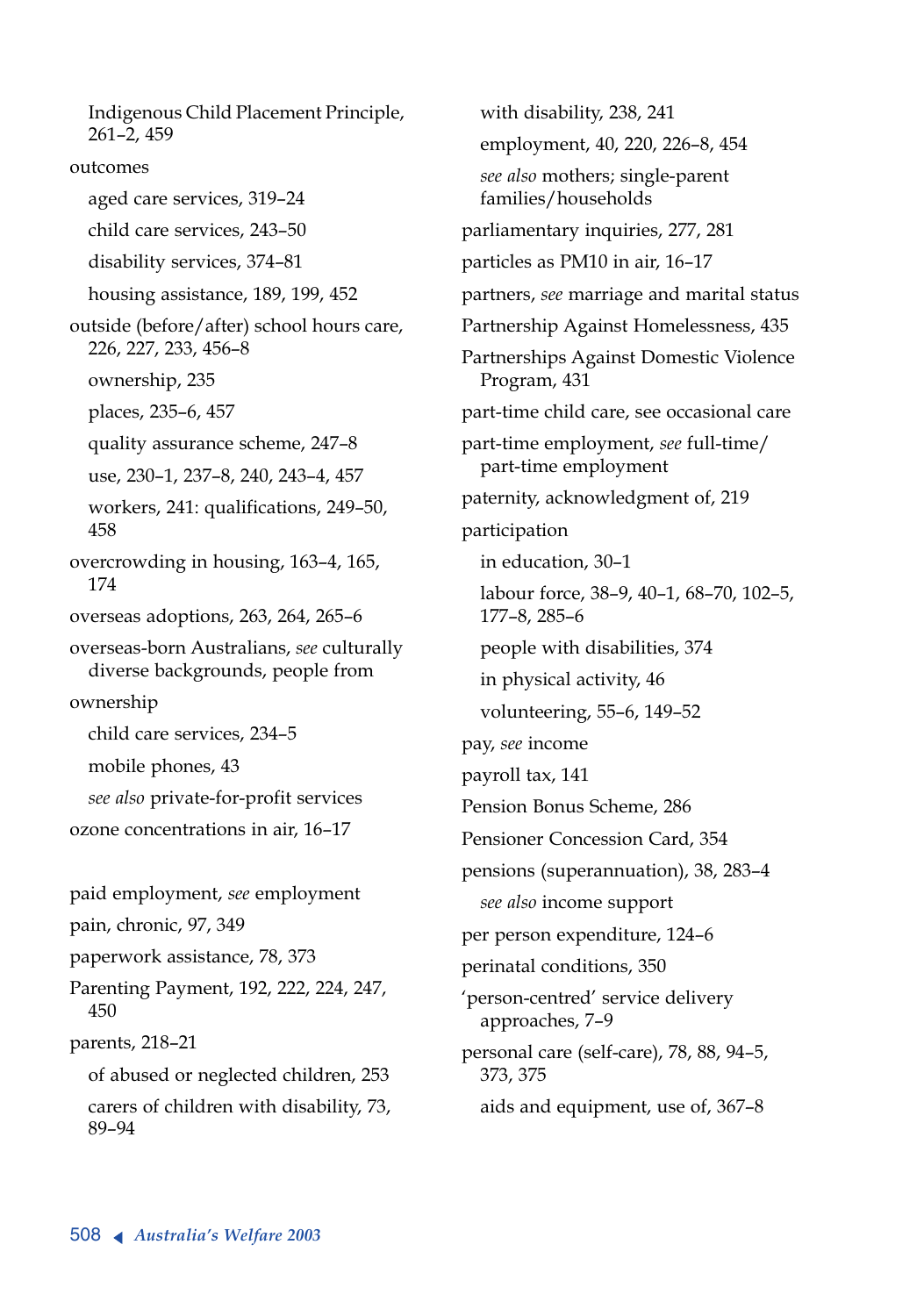CSDA-funded accommodation services, 359 older people, 302, 303, 312, 468 time spent on, 44 personal care and nursing assistants, 145 personal injuries, *see* injuries Perth, *see* capital cities pharmaceuticals, 354 philanthropy, 56–7, 141 phones, 43 physical abuse, *see* violence and abuse physical activity, 44, 46 physical disabilities, people with, 342, 344–5, 424, 427 child protection and, 253 CRS Australia clients, 367 CSDA-funded service recipients, 361 placement adoptions, 263–4, 265–6 PM10 concentrations in air, 16–17 poisoning, deaths from, 28–9, 442–3 police force, confidence in, 54 pollution, 16–17 population, 166, 483–5 *see also* age; ageing; children; culturally diverse backgrounds, people from; disability, people with; households; older people; sex population census, *see* Census of Population and Housing potable water, access to, 17 poverty, 36, 253 *see also* income premises, disability standards for access to, 336 preschools, 225–6, 227, 230–1, 242, 243–4

*see also* child care Prime Minister's Science, Engineering, and Innovation Council (PMSEIC), 2–3 prisoners, 52–3 privacy of genetic information, 334–5 private-for-profit services, 127 child care, 234–6, 238, 246–7, 456–8: workers, 241, 249, 458 *see also* non-government community services organisations private renters, 20–1, 167–8, 170–2, 176–8, 451 affordability, 21, 160, 165, 171–2, 174, 448; after assistance, 159, 186 community housing head-leased, 199 rent assistance (CSHA), 180–1, 187, 447 SAAP clients, before and after support, 202, 410–12 *see also* Commonwealth Rent Assistance Productivity Commission, 3, 173–4 professional community services occupations, 144, 145, 146 property maintenance and repairs, 174–6 assistance with, 78, 302, 303, 373 prose literacy, 33 psychiatric disability, 342, 344–5, 347 child protection and, 253 CRS Australia clients, 367 CSDA-funded service recipients, 360, 361 older people, 290, 349, 462 SAAP clients, 372, 373, 414, 416 psychological distress, 25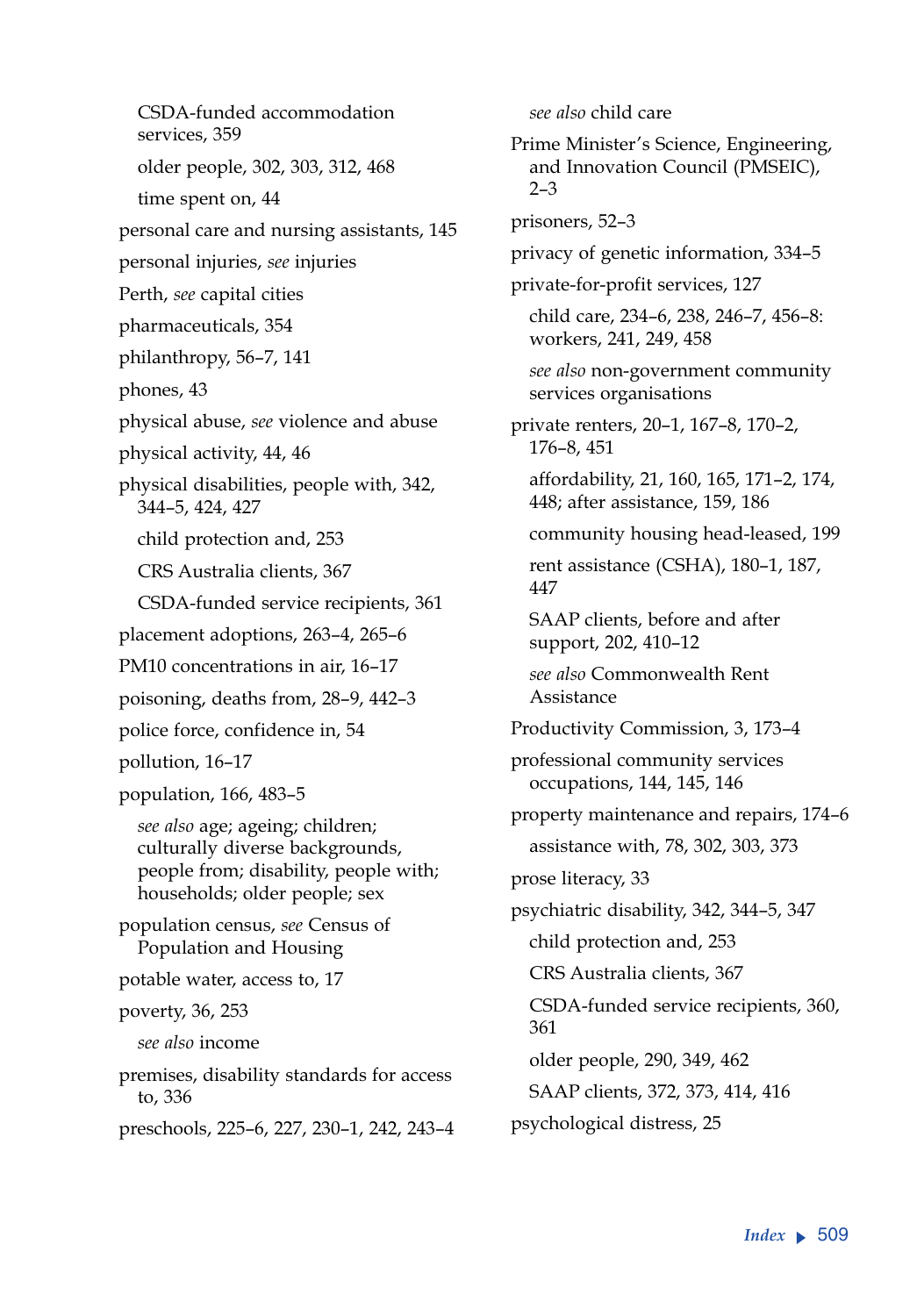psychological problems, 335 public institutions, confidence in, 54 public places, dwelling in, 398–400, 410–12 public renters, 20–1, 167–8, 170–2, 176–8, 182, 188–96, 451 affordability, 21, 159–60, 165, 171–2, 448 rent rebates, 178, 179, 180–1, 195–6 SAAP clients, 410–12 *see also* Commonwealth–State Housing Agreement public transport, 42, 336 qualifications *see* educational attainment quality, *see* standards Quality Improvement and Accreditation System (QIAS), 248 quality of life, 276 Queensland, *see* states and territories Queensland Criminal Justice Commission, 268 reading, 32–3 time spent on, 44 reasons carers: for caring, 93–4, 105; for not returning to paid employment, 104 child care usage, 232 Community Aged Care Packages support, cessation of, 305 for volunteering, 287 reasons for homelessness, 389–90 SAAP accommodation requests not met, 419–20

SAAP assistance sought, 202, 372, 412–16 Reconnect, 431–2 recreation and leisure, 43–6, 283 recurrent expenditure, 126, 128, 131–7, 445–6 aged care, 316–19 housing assistance, 179 Supported Accommodation Assistance Program, 401–2 registered marriages, 48, 49 rehabilitation services, 366–7, 370, 371 relationship/family breakdown, *see* family functioning relatives/friends, 52 adoptions by, 263–4, 265, 266 carers of children, 81–7, 230–1, 259–60, 459 carers of people with disability, 89–94 CSDA-funded accommodation services, 359 homeless people living with, 22, 392 older people living with, 283, 461 relocation (household moves), 165, 176–7 expenses, 187 rent, imputed, 205 rent assistance, *see* private rent assistance rent-free living, 410, 411 rent rebates, 178, 179, 180–1, 195–6 renters, 164, 167–8, 180–202, 372 condition of housing stock, 175–6 overcrowding, 174 *see also* community housing; private renters; public renters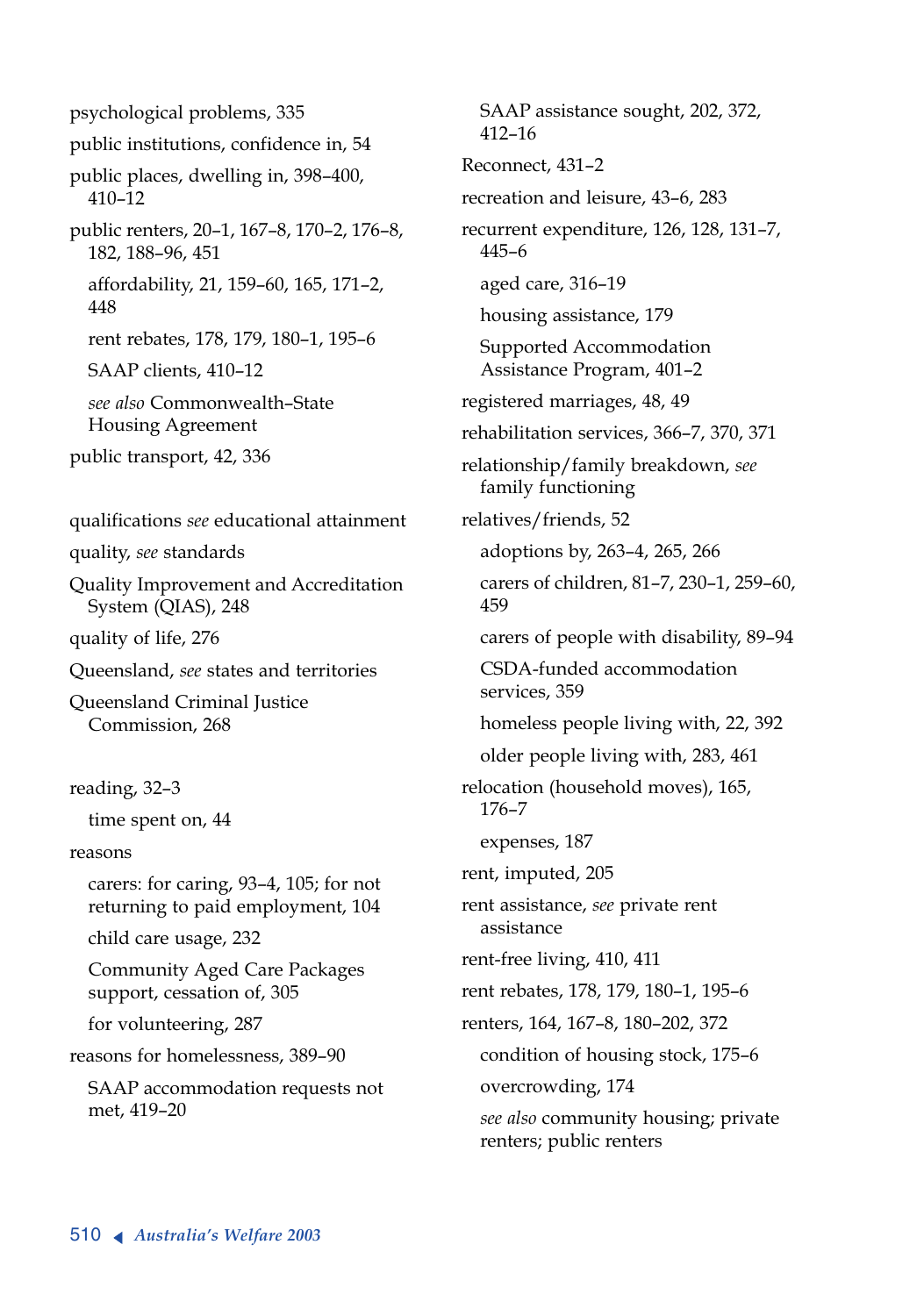repairs, *see* property maintenance and repairs Repatriation Health Card, 354 Resident Classification Scale, 279, 322 residential aged care, 74, 75, 283, 295, 307–24, 466–70 assessments for, 77, 296, 297, 298 client characteristics meta-data, 298 Community Aged Care Packages recipients moving into, 305 policy developments, 278, 279, 322 workers, 144 younger people with disability in, 366 residential care services, 68 children in out-of-home care, 257, 259, 459 people with disability, 68, 75, 359, 366 recently left, reason for seeking SAAP assistance, 372, 414, 416 SAAP clients, before and after support, 410, 411 residential respite care, 306, 309–10, 311, 313–15, 466–7, 469–70 resources, 121–42, 444–6 *see also* employment; expenditure; income respiratory diseases, 290, 347, 462 respite care, 79, 80 aged care, 302, 303, 306–7, 309–10, 311, 313–15, 466–7, 469–70: expenditure, 316–19 disability services, 356–60, 363, 380, 381, 473–4 retention rates, Year 12, 31 retirement income, 283–4 *see also* Age Pension

retirement savings, 38 Review of Aged Care Reforms, 278, 279, 322 road accidents, 27, 28–9, 350, 442–3 robbery and theft, 26–7 rural and remote Australia, 3 aged care, 310–11 disability support service clients, 363–5 homeless people, 404, 433, 433 housing, 168, 185: Indigenous, 163, 175, 201 multifunctional child care services, 227, 233, 237, 238, 240, 457 *see also* capital cities SAAP, *see* Supported Accommodation Assistance Program Safe at Home Initiative, 278 safety, 26–9 'greatest need' reasons for housing, 194, 200 salaries, *see* income sales activities, 287 sales tax, 141 same-sex couples, 48 satisfaction with housing, 195, 200, 453 schooling, *see* education and training security of housing tenure, 176–7 self-care, *see* personal care self-harm (suicide), 28–9, 442–3 Senior Australians' Tax Offset, 285 sensory/speech disability, 342, 344–5, 362, 367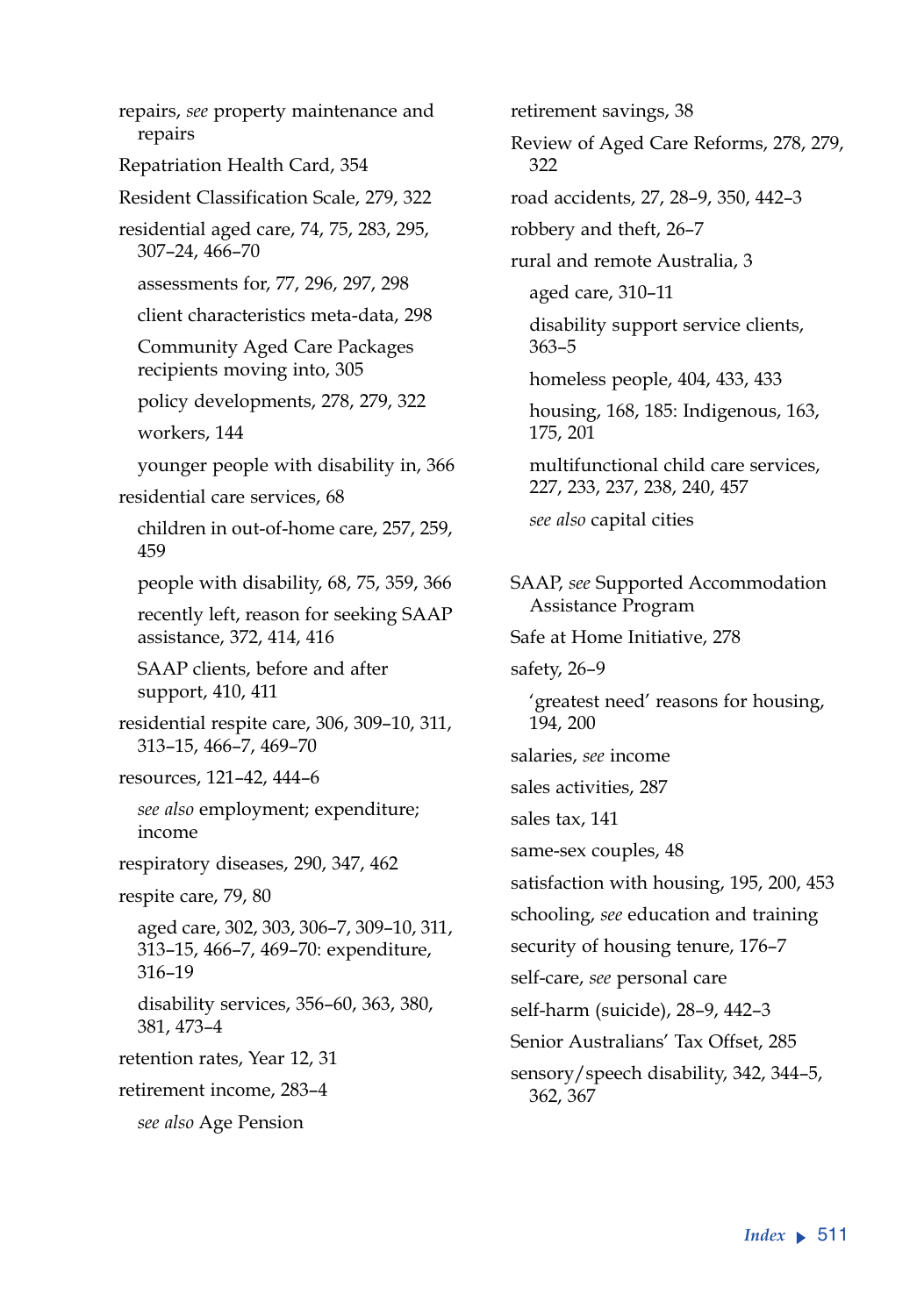*see also* communication restriction; ear diseases and hearing; eye diseases; speech disorders Service Pension, *see* veterans sex (of population), 483–5 community services occupations, 143, 144 deaths from injuries, 28–9, 442–3 donators to charities and non-profit organisations, 56 education and training, 31, 32–3 fruit and vegetables, usual daily intake of, 18 life expectancy, 23, 24–5, 71 marital status, 48, 49, 70–2, 217–19 obesity rates, 19 prisoners, 52–3 psychological distress, 25 safety, feelings of, 26 time use, 44–5 victims of assault, 27, 50 victims of crime, 27 volunteers, 55–6, 149–54, 444 *see also* women sex and employment, 38–40, 68–70 carers, 103–4 family partners, 220 older people, 286 volunteers, 150, 151–2, 444 workers compensation claims, 355 sex of carers, 90, 91–2, 101, 464–5 employment, 103–4 future availability, 107–13 health and wellbeing, 101 older people, 287, 288

sex of homeless people, 403–4, 408–10, 412–13, 415, 417–18, 433 excluded from SAAP assistance, 424, 426, 427 requiring but not receiving SAAP assistance, 421 sex of older people, 280, 281, 460–1, 485 carers, 287, 288 living arrangements, 283, 461 pensioners, 284, 285, 287, 288, 463 volunteers, 287 sex of older people with disability, 289, 460, 471, 472, 485 care services clients, 311–12, 313, 320–1, 467, 469–70 sex of people with disability, 96, 347–8, 471 in aged care homes, 366 with communication restriction, 378 males reporting slowness/difficulty with learning or understanding, 472 years lived with disability, 24–5 sexual abuse, 372, 414, 416, 433 sexual assault, 26–7 shelter, *see* housing and accommodation siblings, as child carers, 83–7, 231 Sickness Allowance, 351, 352, 353 single-parent families/households, 48, 49, 71–2, 219, 443 child care, 226, 234, 238, 240, 246–7 child protection and, 253 employment, 220, 226, 454 family assistance, 222, 223, 224 finance, 37 housing assistance, 184, 190, 449, 450, 452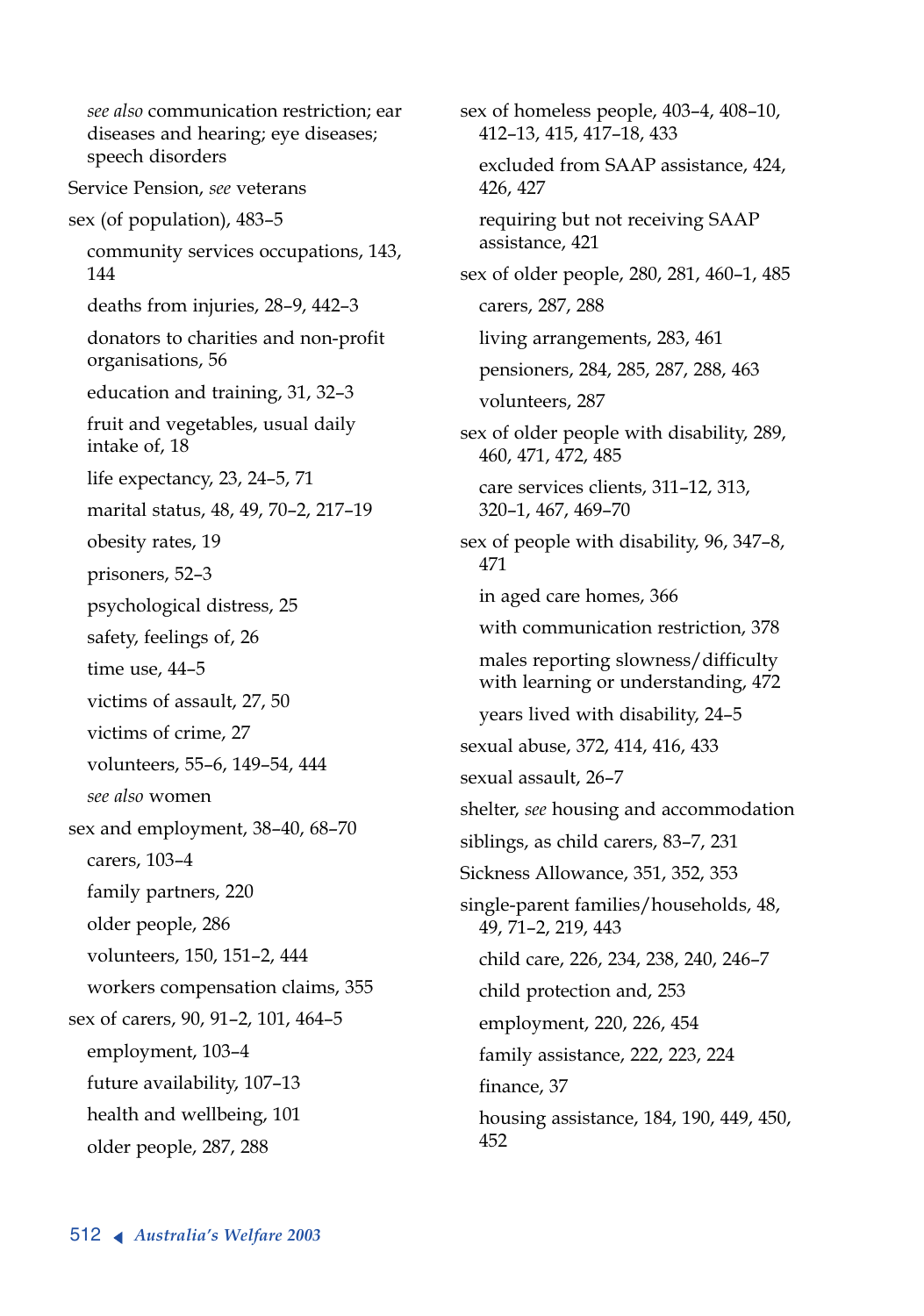housing tenure, 20, 168 Indigenous, 221 SAAP clients, 413, 417–18 single people/lone-person households, 48, 166–7 aged care assessment, 77 finance, 37 housing assistance, 184, 190, 452 housing tenure, 20, 168 older people, 283, 461 SAAP clients, 403–4, 413, 417–18: excluded from SAAP assistance, 424, 426, 427–8 sisters/brothers, as child carers, 83–7, 231 size of dwellings, 174 size of families, 72–3 size of households, 167 overcrowding, 163–4, 165, 174 sleep, time in, 44 social capital, 46–7 social cohesion, 11–14, 46–57 social detachment, 52–3 social exclusion, 46–7 social housing, 159–60 *see also* community housing; public renters social marital status, 48–9 social networks, 52 social security benefits, *see* income support social support, *see* counselling social trust, 53 social workers, 144, 145, 146 socioeconomic disadvantage, 35–6

child abuse and neglect, 253 child care, 234 housing, 165–6 Indigenous families, 221 injury deaths, 28 life expectancy, 23 *see also* income sole-parent families, *see* single-parent families sole-person households, *see* single people South Australia, *see* states and territories South Australian Department of Home Services, 433 special care workers, 145 special education, 369, 370, 375 special housing needs, households with, 192–4, 200 Special Needs Subsidy Scheme (SNSS), 238, 239 specialist services (SAAP), 416–18 speech disorders, 97, 360, 362 *see also* communication restriction; sensory/speech disability spinal cord injury, 350 sport and outdoor activities, time spent on, 44 spouses, *see* marriage and marital status sprains and strains of joints and muscles, 355 standards, 8 aged care, 317–18, 323–4 child care, 247–50 disability access and accessibility, 333, 336 *see also* minimum data sets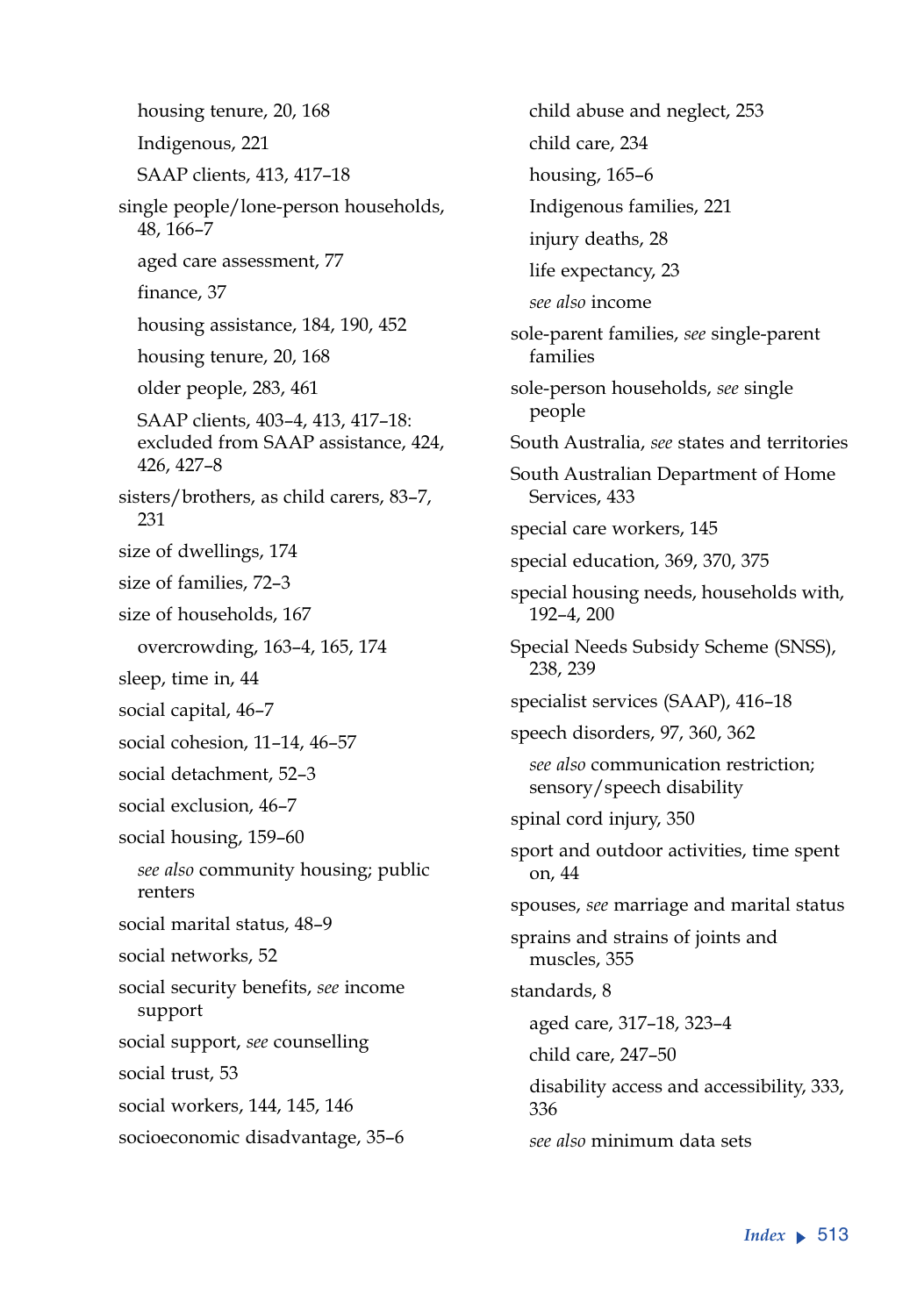Standing Committee on Indigenous Housing, 7 states and territories, 483–4 child care services, 234, 245, 246, 247 child protection, 51, 251–62, 458–9 children, 220, 454 community services occupations, 148 Indigenous Australians, 184–5, 193–4, 204, 260–2, 395, 449, 459, 483 public housing tenants, Qld urban air quality, 16–17 welfare services expenditure, 129–35, 136–7, 141, 445–6 *see also* capital cities; Commonwealth/ State Disability Agreement; Commonwealth–State Housing Agreement states and territories, homeless people living in, 397–400, 433–5 on Census night 1996, 392 Centrelink services, 431 excluded from SAAP services, NSW, 425–8 Indigenous, 395 National Housing Strategy Youth Demonstration Projects, 430 SAAP clients, 403–8, 410–12, 414–16, 417: unmet demand, 418–23 states and territories, housing and housing assistance in, 206–8, 449–52 community housing, 197, 198, 200, 452: crisis accommodation, 202 home owners/purchasers, 203, 204, 451 public housing, 165, 188, 192–4, 196, 208–9, 451, 452 rent assistance recipients, 184–5, 187, 449–51

states and territories, people with disability living in, 192–4 Commonwealth Rent Assistance recipients, 185 CSDA consumers, 357, 358, 364–6 education and training, 369–70 living in aged care homes, 366 statistical data, *see* data and data development 'statistical linkage keys', 9 step or blended families, 219, 253, 265 Strategy for Community Care, 277 stress, in carers, 100 stroke, 290, 291, 462 Stronger Families and Communities strategy, 215 structural ageing, *see* ageing students, *see* education and training substance abuse, 253, 372, 373 SAAP clients, 412, 414, 416, 423–5, 428 substantiations of child abuse and neglect, 51, 252, 253–6, 260, 458 substitute care for children, *see* child protection suicide, 28–9, 442–3 superannuation, 38, 283–4 support networks, 52 Supported Accommodation Assistance Program (SAAP), 401–29, 433, 434 accommodation clients on Census night 1996, 22, 392 clients with disability, 372–3, 423, 424, 427 Crisis Accommodation Program, 180, 183, 201–2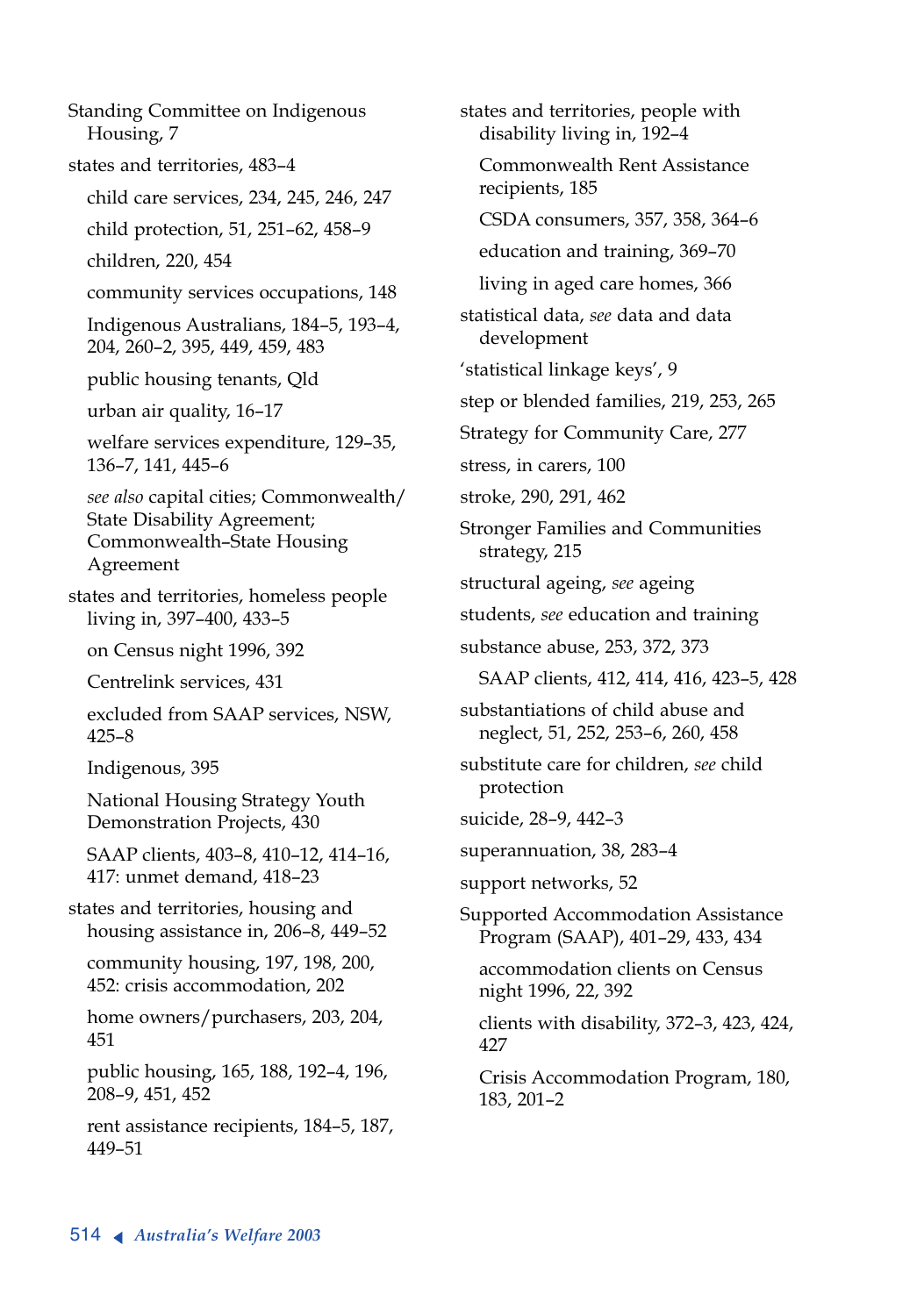*Supported Accommodation Assistance Program Act 1994*, 391

Supported Accommodation and Assistance Program Coordination and Development Committee (CAD), 428–9

supportive friendship, 149

Sydney, *see* capital cities

Sydney Olympics Code of Conduct, 435

talking, time spent on, 44

Task Force on Child Development, Health and Wellbeing, 216

Tasmania, *see* states and territories

taxation, 140–2, 178, 179, 205

family assistance reform package, 221–3

indirect, 141: on housing, 172

Senior Australian's Tax Offset, 285

Technical Forum on the Estimation of Homelessness in Australia, 392, 394

Technical or Further Education, 31

telephones, 43

temporary visa holders, 427

tenure of housing, *see* housing tenure

tertiary education, 31, 32, 369

theft and robbery, 26–7

time, 43–6

caring for people with disability, 100–1

child care, hours in care, 85–6, 231–2, 246–7

Community Aged Care Packages support, length of, 304–5

homeless for 6 months or more, 22

residential aged care length of stay, 306, 309–10, 466 Supported Accommodation Assistance Program support periods, 404–6, 407–8 volunteering, 149, 283 waiting for disability services, 380 *see also* working hours time, trends over adoption, 263–4 aged care, 74, 75, 308, 466, 470, 485 child care, 86–7, 235–7, 241–4, 456– child protection, 253–6, 458 children, 219–20 disability, 74–5, 346–50, 350–4, 358–9, 471–3 employment, 39, 40, 69–70, 220, 286: in community services occupations, 145–8 expenditure on welfare services, 125–42, 445–6 family formation and dissolution, 49, 217–19 injury deaths, 28–9, 443 superannuation assets, 38 Supported Accommodation Assistance Program, 402–3, 406–7 telephone ownership, 43 trust, 53, 54 time out from family/other situation, 372, 414, 416 tissue diseases, 355 toileting assistance, *see* personal care Torres Strait Islanders, *see* Indigenous Australians trade unions, 54, 145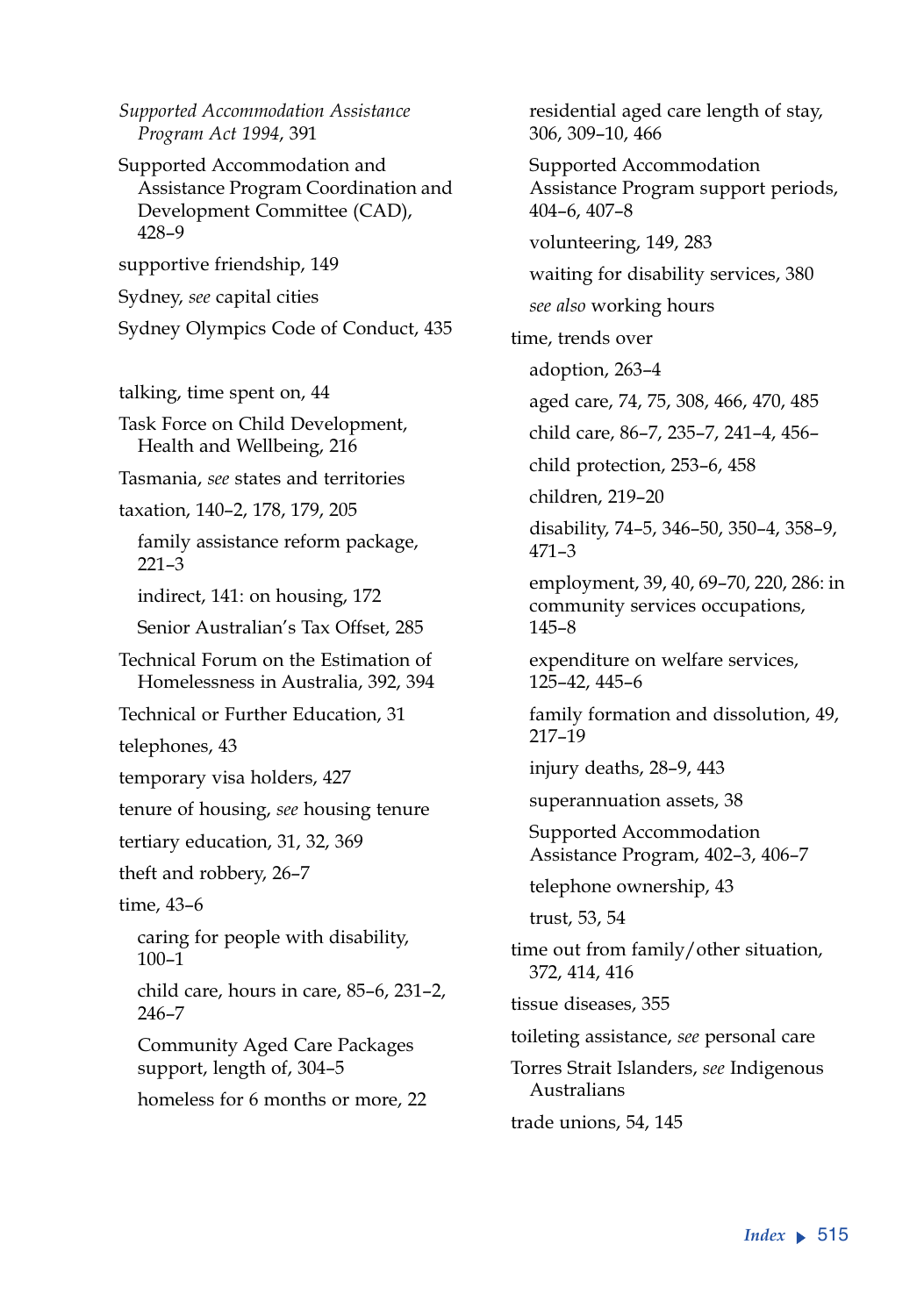traffic accidents, 27, 28–9, 350, 442–3 train travel, 42 training, *see* education and training transport, 41–2 accidents, 27, 28–9, 350, 442–3 disability standards for accessible, 336 for older people, 78, 302 for younger people with disability, 78, 373 *see also* mobility Treasury, 2, 281 trust, 53–4 turnaway rates for SAAP accommodation services, 422–3 Two Year Review of Aged Care Reforms, 278, 279, 322 unemployment, *see* employment; Newstart Allowance unions, 54, 145 United Nations, 331–3 Second World Assembly on Ageing, 275, 276, 278 unmet demand, *see* demand unmet need, *see* need unpaid work, *see* volunteers and voluntary/unpaid work urban air quality, 16–17 user charges, *see* fees vacation care, 234 use, 237, 240, 457 workers, 241: qualifications, 249–50, 458 value of resources, 123–4

housing assistance, 178–9, 180–1 unpaid welfare services, 75–6, 122, 152–4 vegetables and fruit, consumption of, 17–18 vehicles, *see* motor vehicles veterans, 284, 285, 463 concession cards, 354 with disability, 350, 352, 353, 372–3 Veterans' Home Care, 302–3, 306, 316–19 victims of assault, 26–7, 50 victims of crime, 26–7 Victoria, *see* states and territories Victorian Homelessness Strategy, 434 Victorian Homelessness Taskforce, 423 violence and abuse, 433 barrier to SAAP assistance, 423, 424, 425, 427, 428 reasons for seeking SAAP support, 372, 414, 416 victims of crime, 26–7 *see also* child protection; domestic violence vision and eye diseases, 290, 362, 462 *see also* sensory/speech disability vocational education and training, 31, 369 vocational rehabilitation services, 366–7, 370, 371 volunteers and voluntary/unpaid work, 55–6, 149–54, 444 child care, 83–4, 241 older people, 283, 287 *see also* informal care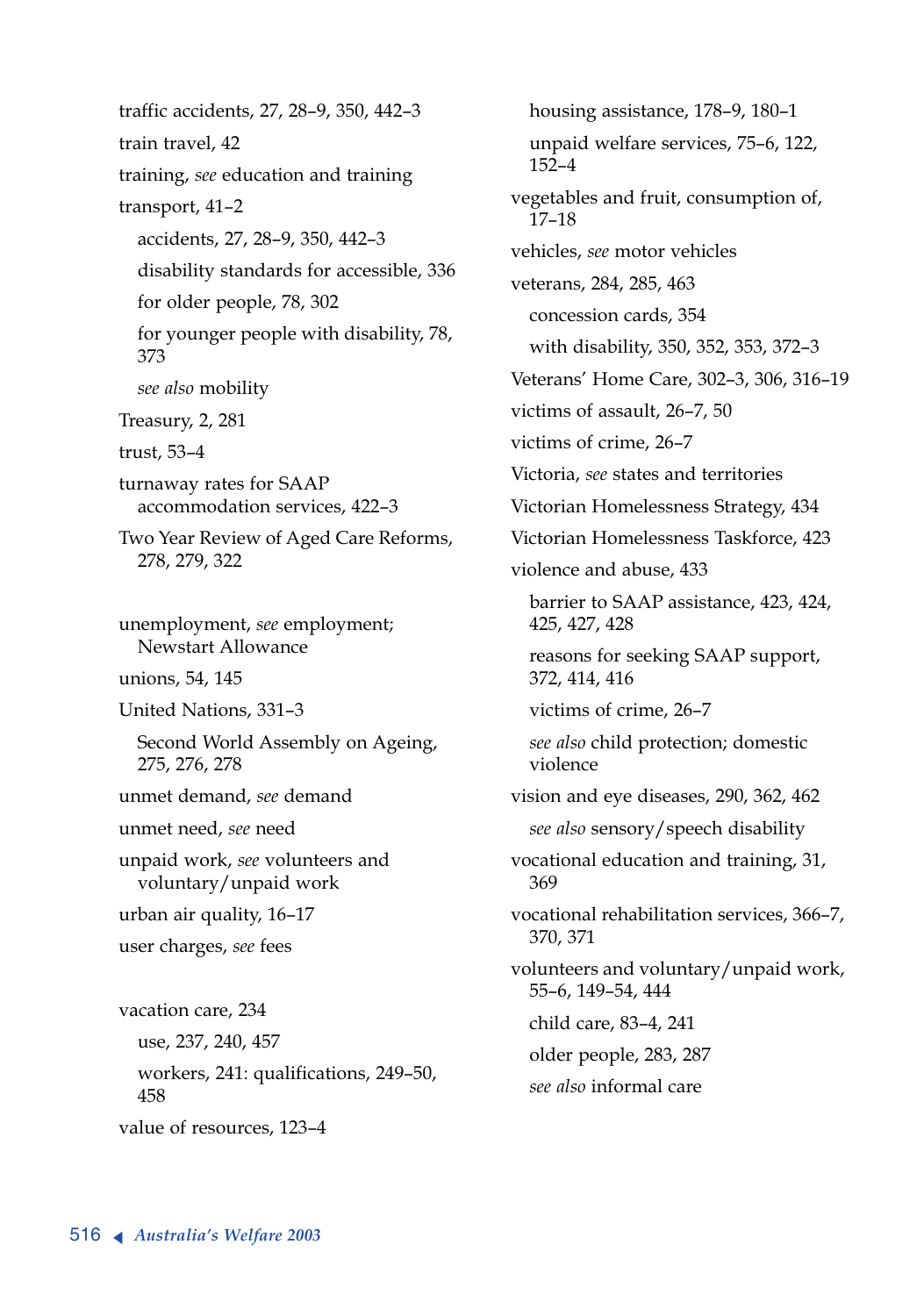wages, *see* income waiting lists, for disability services, 380 walkers and walking, 42 war widows/widowers, *see* veterans washing, *see* personal care water supplies, 17, 163, 201 wealth and wealth distribution, 37–8 weekly income, *see* income weight, 18–19 at birth, 350 welfare indicators, 11–64 welfare reform, 74, 278, 335 Western Australia, *see* states and territories Western Australian Homelessness Taskforce, 392, 394, 423, 433–4 White Repatriation Health Card, 354 'whole-of-government' service delivery approaches, 7–9 wholesale sales tax, 141 Widow Allowance, 192, 450 Wife Pension, 351, 352, 353, 354 wives, *see* marriage and marital status women, 166 cervical cancer screening, 369 escaping domestic violence, 403–4, 424, 426, 427 *see also* mothers; sex (of population) work, *see* employment Work Ability Tables, 371 workers compensation, 355 working hours, 39, 44 volunteers, 55–6, 150, 152–4 *see also* full-time/part-time employment

278 World Health Organization, 163, 275, 332 Year 12 apparent retention rates, 31 Years of Life Lost (YLL), 291 Years of Life lost due to Disability (YLD), 291 young homeless people, 403–4, 430, 431–3 excluded from SAAP assistance, 424, 426, 427, 428 National Homelessness Demonstration Projects, 430 young people, 2 crime and justice, 268–9, 424, 427, 430 death, leading cause of, 28 employment, 40 public housing tenants, 193–5 *see also* age; children 'younger people in nursing homes', 366 Youth Allowance, 192, 351, 450 Youth Allowance (incapacitated), 352, 353

World Assembly on Ageing, 275, 276,